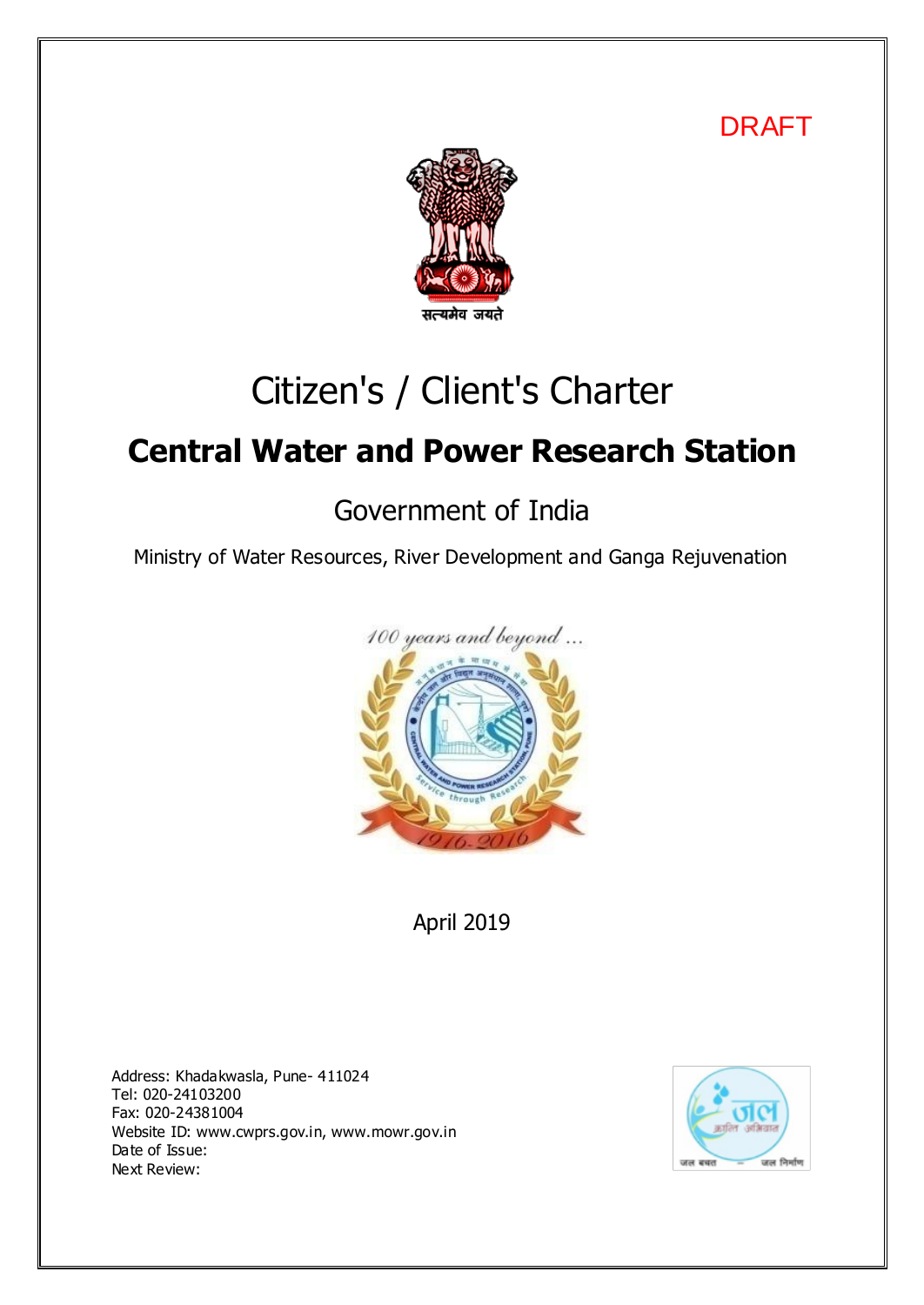### **Vision**

To be a world-class centre of excellence in hydraulic engineering research and allied areas; which is responsive to changing global scenario, and need for sustaining and enhancing excellence in providing technological solutions for optimal and safe design of water resources structures.

#### **Mission**

- $\triangleright$  To meet the country's need for basic & applied research in water resources, power sector and coastal engineering with world-class standards.
- $\triangleright$  To develop competence in deployment of latest technologies by networking with the top institutions globally, to meet the future needs for development of water resources projects in the country effectively.
- $\triangleright$  To disseminate information, built skills and knowledge for capacity-building and mass awareness for optimization of available water resources.

#### **Core Values:**

- $\triangleright$  Creativity and innovation through R&D
- $\triangleright$  Integrity We believe in conducting ourselves in honest and ethical manner with service recipients/providers and each other
- $\triangleright$  Empathy We realise that that the best way to interact with each other is by putting ourselves into their shoes and seeing things from their perspective
- $\triangleright$  Learning We believe that learning is a continuous process that is essential for growth as professional and as human beings
- $\triangleright$  Coordination of multidisciplinary tasks
- $\triangleright$  Capacity building
- $\triangleright$  Team spirit

## **Details of Business Transacted**

- $\triangleright$  Undertaking specific research studies relating to development of water resources, power and coastal projects.
- $\triangleright$  Consultancy and advisory services to Central and State Governments, private sector and other countries.
- $\triangleright$  Disseminating research findings and promoting/assisting research activities in other organizations concerned with water resources projects.
- Contributions to Bureau of Indian Standards and International Standards Organization.
- $\triangleright$  Carrying out basic and applied research to support the specific studies.
- $\triangleright$  Contribution towards advancements in technology through participation in various committees at National and State Levels.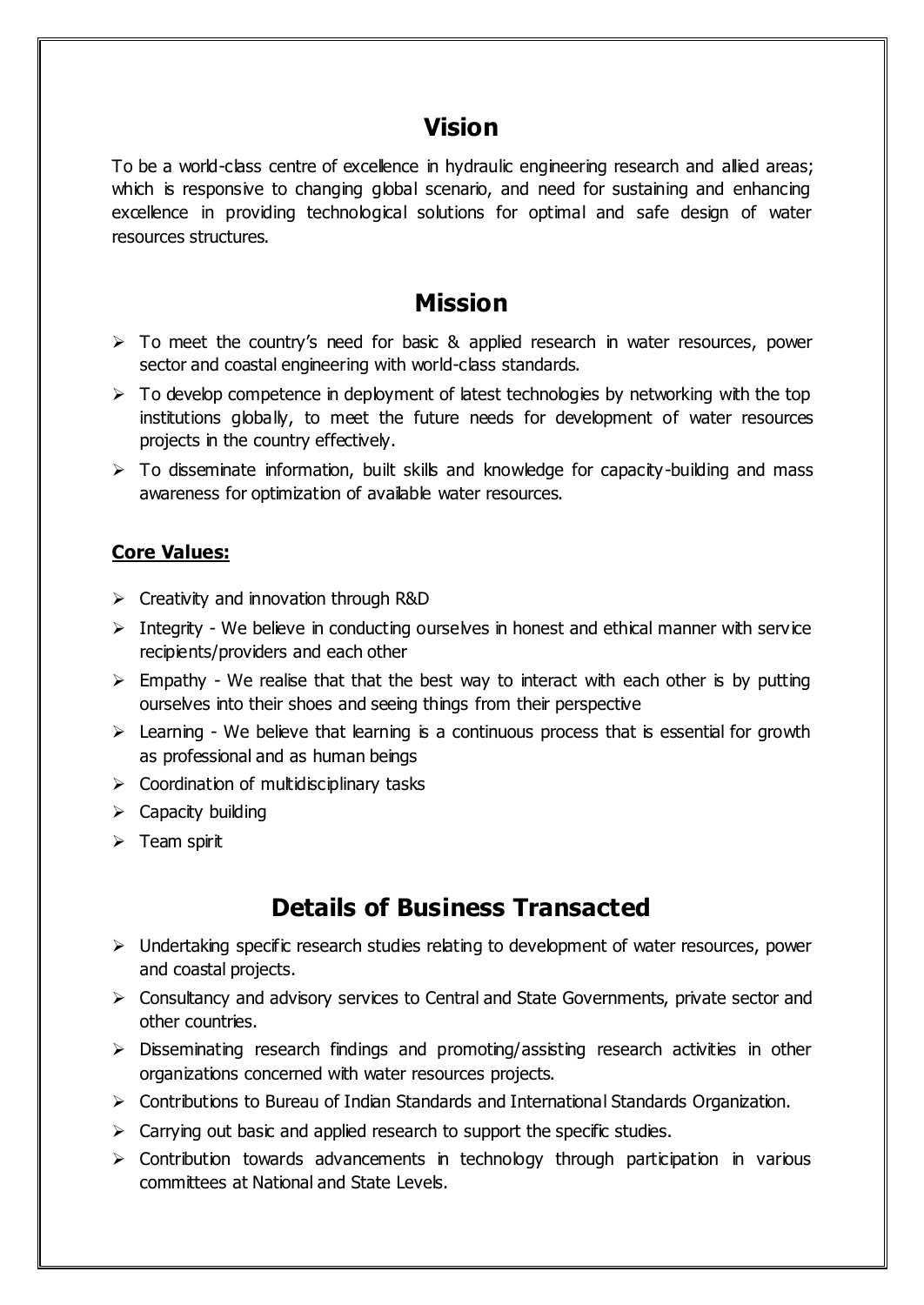#### **Services Provided**

The Central Water and Power Research Station (CWPRS) Pune, established in 1916, is a premier hydraulic research institute in India, under the Government of India Ministry of Water Resources, River Development and Ganga Rejuvenation.

Water-use scenario of today is centered on sustainable development and environmental issues. The mandate of CWPRS is to find and provide technical solutions to various problems associated with water resources projects, energy, water-borne transport and coastal engineering. Over the years CWPRS has evolved into multidisciplinary institute of international repute in the major area of hydraulics.

CWPRS caters to the project specific R&D needs and provides comprehensive recommendations of practical utility through physical and mathematical model studies, desk studies, field and laboratory experiments in specialized areas such as river training and flood control, hydraulic structures, harbors, coastal protection, foundation engineering, construction materials, pumps and turbines, ship hydrodynamics, hydraulic design of bridges, earth sciences, and cooling water intakes, environmental studies, water resources development, management and planning etc

CWPRS is one of the few institutions of its kind in the world, dealing with the entire life cycle of water, from its occurrence to joining the ocean and dealing with various uses of water on the one hand and water-related disasters on the other. CWPRS is the recognised regional laboratory for the Economic and Social Commission for Asia and Pacific (ESCAP) since 1971. The institution has rendered services for a number of projects from neighbouring, Middle East and African countries.

The total sanctioned staff strength of CWPRS, as of now is 1092; whereas the existing strength as on December, 2018 is 766. The research cadre, comprising a sanctioned strength of 358 personnel in different categories, is supported by technical, auxiliary technical, administration, accounts and ancillary services. The Director is the Head of Department (HoD). The activities of CWPRS encompass varied studies that are undertaken in the major disciplines listed below.

- I. River Engineering
- II. River & Reservoir System Modelling
- III. Reservoir & Appurtenant Structures
- IV. Coastal and Offshore Engineering
- V. Foundation & Structures
- VI. Applied Earth Sciences
- VII. Instrumentation, Calibration and Testing Services

Almost all important irrigation, power, water supply, navigation and ports projects have imprints of this institution. It is one of the few institutions of its kind in the world, dealing with the entire life cycle of water, from its occurrence to joining the ocean dealing with various uses of water on the one hand and water-related disasters on the other. Owing to its receptivity towards incorporating new technology with the changing times, the CWPRS"s journey has continued ceaselessly over a century, earning it the stature of a world-class water and power research institution. The institute has proudly completed its 100 years of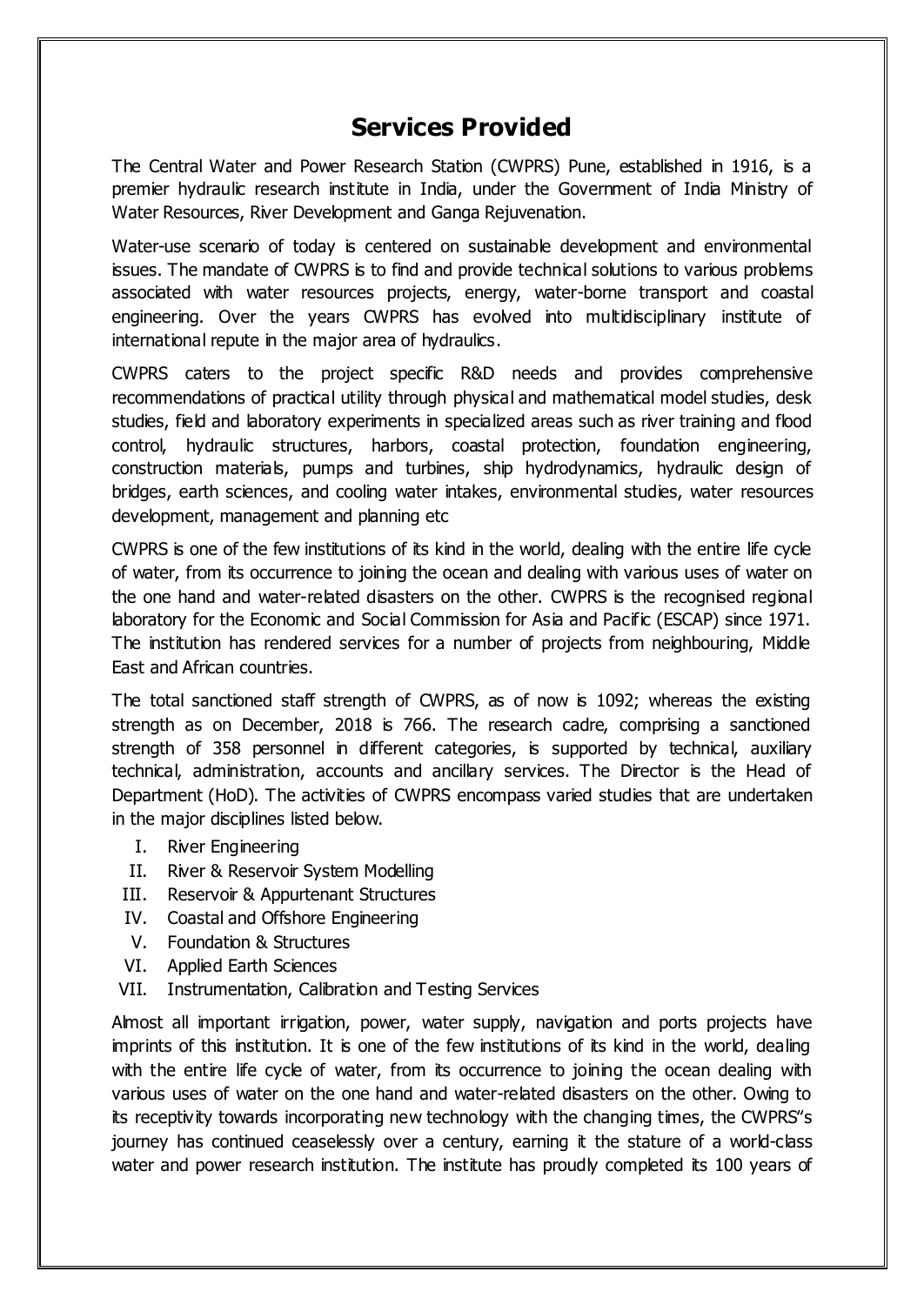existence in the year 2016 and is continued to be in the forefront of hydraulic research and played an important role in providing solutions to a large number of complex problems through physical and mathematical model studies and field, desk and laboratory studies fulfilling the mandate of '**Service to the Nation through Research**'. CWPRS has been awarded **ISO 9001:2015** certificate during the year 2017.

Various kinds of Client sponsored works routinely undertaken by CWPRS is given in Annexure I.

# **Clientele**

- Central/ State Government Organisations
- $\triangleright$  Public/ Private Sector Agencies/ Organisations/ Undertakings
- $\triangleright$  Municipal Corporations and other Local Bodies
- $\triangleright$  Port Trusts

# **Procedure Followed While Undertaking Studies by CWPRS**

- Step-1: Receipt of formal reference from the project authority to the Director, CWPRS, detailing nature of the problem, scope of the studies, requisite drawings, etc
- Step-2: Preparation of the cost-estimate by subject experts from CWPRS, giving scope of the study, duration, data requirement, methodology etc on a no-profit no-loss basis. Forwarding, in duplicate, of the cost-estimate approved by the Director to the project authority for perusal and sanction
- Step-3: On receipt of the full estimated amount and the specified data, study taken up
- Step-4: During the conduct of the studies, the estimate is operated as per actual, and accounts maintained in accordance with the Central Public Works Account Code
- Step-5: On completion of the studies, a Final Report is submitted to the client. On clearing of all debits by the concerned departments, a Completion Report is sent to the client; and balance amount, if any, refunded.

## **Expectations from Clients**

The clients of CWPRS are expected to:

- $\triangleright$  Send proposals in respect of proposed studies by following the prescribed procedure
- $\triangleright$  Prompt compliance as regards CWPRS requirements to facilitate expediently taking up of the studies
- $\triangleright$  Timely supply requisite hydraulic/ hydrological/ hydrometeorological data for the proposed R&D study
- $\triangleright$  Intimate feedback on the results/ recommendations by CWPRS, both during implementation and post-implementation stages; so as to enable making amends as needed, learning from experiences, and/ or increasing effectiveness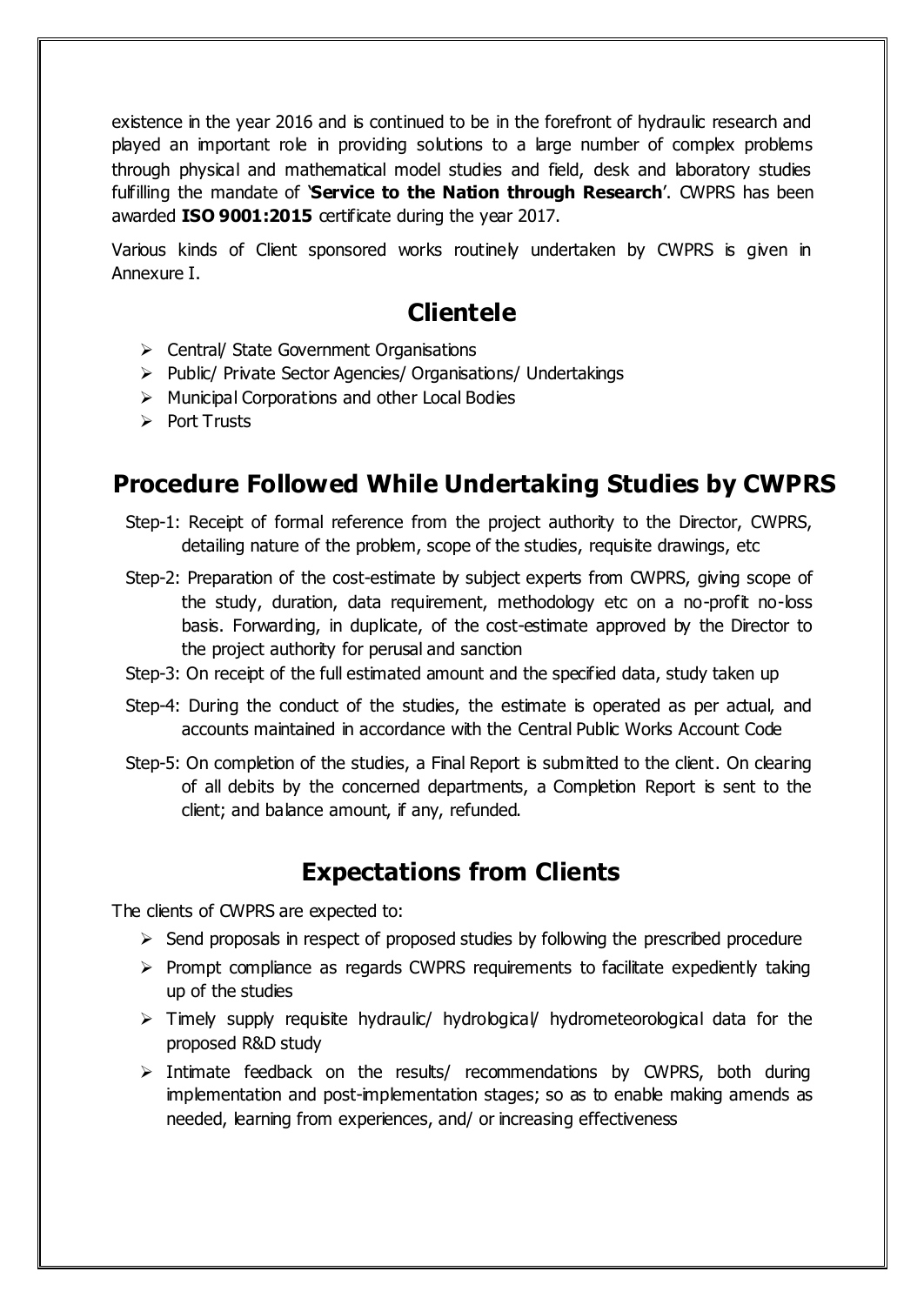#### **Grievance Redressal Mechanism**

In case of non compliance of the service standards the service recipients/ stake holders can contact the following public grievance officer of CWPRS for redress of their grievance:

Dr. J.D. Agrawal Scientist E and Chairman, Grievance Cell CWPRS, Pune 411024; Tel.: 020-24103402 (O) Fax: 020-24381004 e-mail: agrawal\_jd@cwprs.gov.in

The grievance can also be lodged online on the following link: http:// pgportal.gov.in

In case of the grievance is not redressed finally, the same can be taken up at higher level to the following nodal authority:

Dr (Mrs) V.V. Bhosekar **Director** CWPRS, Pune 411024; Tel.: 020-24103500 (O) Fax: 020-24380540 e-mail: director@cwprs.gov.in

# **Evaluation and Monitoring of Citizen's Charter**

Implementation of the Citizen's Charter at CWPRS will be monitored and evaluated periodically and updated as per need. Stakeholders are urged to send their suggestions/ inputs towards improving effectiveness of the Charter, to:

Shri R S Jagtap Joint Director CWPRS, Khadakwasla Pune 411024 Tel.: 020-24103251 (O) Fax: 020-24381004 e-mail: jagtap.rs@gov.in

Suggestions/ inputs for improving the Charter would normally be considered within a time frame of two weeks of receipt of the same; and action taken in the regard intimated to the concerned party.

For more information on CWPRS, you are invited to visit the website:

```
http://www.cwprs.gov.in
```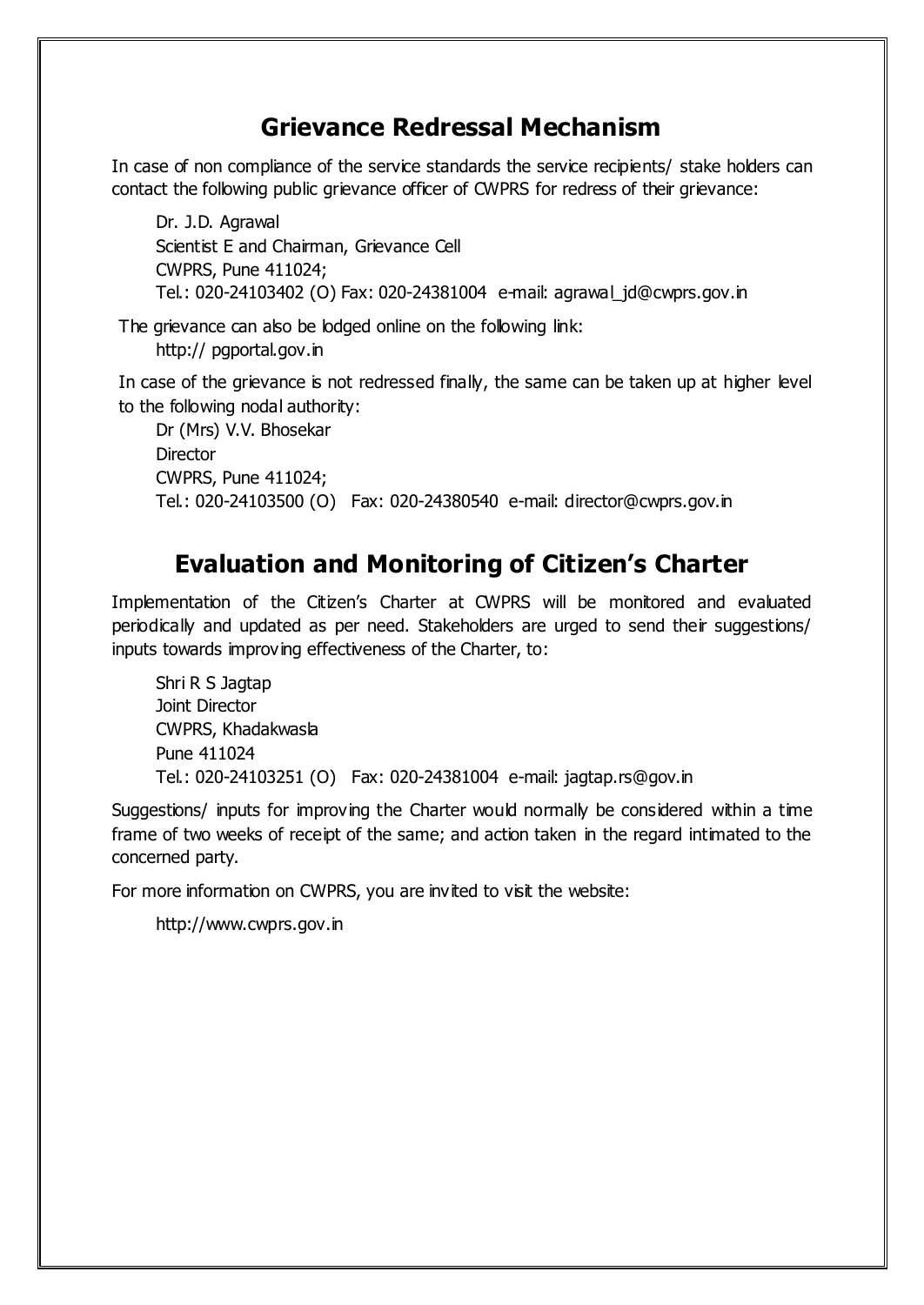Annexure I

# **Type of Client sponsored works routinely undertaken by CWPRS**

| SI.            |                                                                                                                                       | Service/                        | Contact details of the officer                                                                                                                                                                                                                  |                                                                                        |                                     |
|----------------|---------------------------------------------------------------------------------------------------------------------------------------|---------------------------------|-------------------------------------------------------------------------------------------------------------------------------------------------------------------------------------------------------------------------------------------------|----------------------------------------------------------------------------------------|-------------------------------------|
| No.            | <b>Services</b>                                                                                                                       | Performance<br><b>Standards</b> | responsible for conducting the work/<br><b>studies</b>                                                                                                                                                                                          | Supervised by                                                                          | Rate/Cost of work                   |
| -1             | Area Drainage Studies for power plants                                                                                                | 6-8 months                      | Division Head<br>Hydrometeorology Division, CWPRS<br>Tel: 020-24103282<br>e-mail: physics.cwprs@gmail.com<br><b>OR</b><br>Division Head<br>Disaster Management Planning<br>Division, CWPRS<br>Tel: 020-2410/3395<br>e-mail: swh.cwprs@gmail.com | Scientist 'E'<br>HMET/ DMP, CWPRS<br>Tel: 020-24103251<br>e-mail: jagtap.rs@gov.in     | Varies as per requirement of client |
| 2              | Determination of Safe Grade Elevation for power plants                                                                                | 8-10 months                     | $-$ Do $-$                                                                                                                                                                                                                                      | $-$ Do $-$                                                                             | $-Do-$                              |
| 3              | Water Availability studies for Catchment                                                                                              | 6-8 months                      | $-$ Do $-$                                                                                                                                                                                                                                      | $-$ Do $-$                                                                             | $-Do-$                              |
| $\overline{4}$ | a) Dam Break Analysis and Emergency Action planning<br>b) Studies for Diversion of Nala /river                                        | 8-10 months                     | Division Head<br>Disaster Management Planning<br>Division, CWPRS<br>Tel: 020-2410/3395<br>e-mail: swh.cwprs@gmail.com                                                                                                                           | Scientist 'E'<br>DMP, CWPRS<br>Tel: 020-24103251<br>e-mail: jagtap.rs@gov.in           | $-Do-$                              |
| .5             | Analysis of physico-chemical parameters of water samples                                                                              | 2 weeks                         | Division Head<br>River Rejuvenation Division, CWPRS<br>Tel: 020-24103262<br>e-mail: chemistry.cwprs@yahoo.co.in                                                                                                                                 | Scientist 'E'<br>RR, CWPRS<br>Tel: 020-24103251<br>e-mail: neena.isaac@gov.in          | 10000/-                             |
| 6              | Grain-size distribution of sediment samples                                                                                           | $2 - 4$<br>weeks                | $-$ Do $-$                                                                                                                                                                                                                                      | $-$ Do $-$                                                                             | $12000/-$                           |
| 7              | Chemical analysis of construction material                                                                                            | 4 weeks                         | $-$ Do $-$                                                                                                                                                                                                                                      | $-DO$ -                                                                                | $15,000$ /-                         |
| 8              | Primary productivity (Density-Diversity Composition)                                                                                  | 2 weeks                         | $-$ Do $-$                                                                                                                                                                                                                                      | $-$ Do $-$                                                                             | $15,000/-$                          |
| 9              | Alkali Aggregate Reactivity                                                                                                           | 3 weeks                         | $-$ Do $-$                                                                                                                                                                                                                                      | $-$ Do $-$                                                                             | $35,000/-$                          |
| 10             | Ratio of Cement and Sand in Mortar                                                                                                    | 2 weeks                         | $-$ Do $-$                                                                                                                                                                                                                                      | $-$ Do $-$                                                                             | $20,000/-$                          |
| -11            | Mathematical Modeling WO Studies of rivers and reservoirs                                                                             | 6 -8 months                     | $-$ Do $-$                                                                                                                                                                                                                                      | $-$ Do $-$                                                                             | 10,00,000/- (For 10 km reach)       |
| 12             | Static Analysis of Stability of earth and Rockfill<br>embankments and foundations (desk studies),<br>Breakwaters and their foundation | 6 months                        | Division Head<br>Geotechnical Engineering (Soil)<br>Division, CWPRS<br>Tel: 020-24103498<br>e-mail: chhatre mv@cwprs.gov.in                                                                                                                     | Scientist 'E'<br>GE (Soil), CWPRS<br>Tel: 020-24103444<br>e-mail:patil.rg@cwprs.gov.in | Varies as per requirement of client |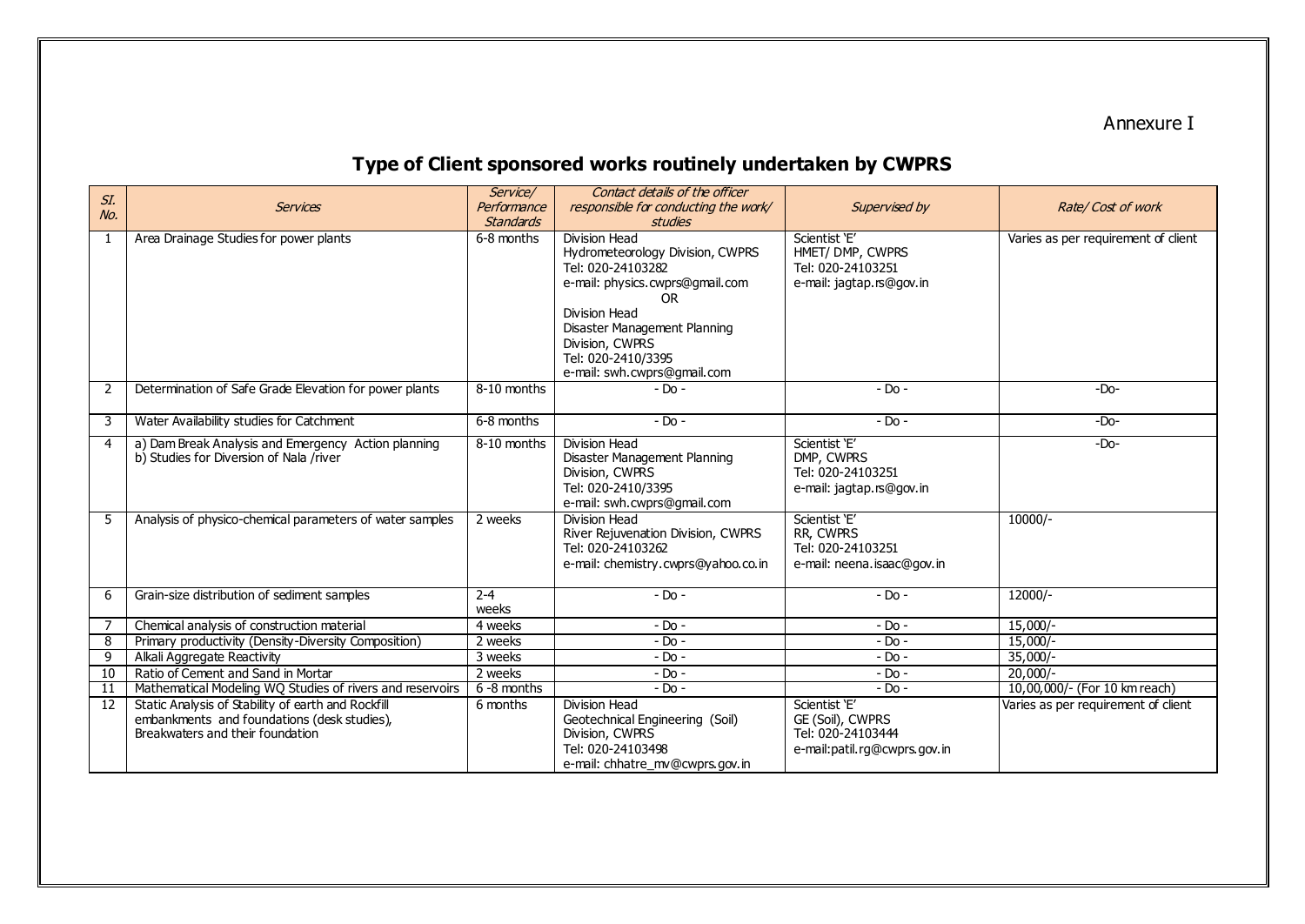|                 |                                                                                                                                                                                                                                                                                                                                                                                     | Service/               | Contact details of the officer                                                                                                     |                                                                                        |                                                                                  |
|-----------------|-------------------------------------------------------------------------------------------------------------------------------------------------------------------------------------------------------------------------------------------------------------------------------------------------------------------------------------------------------------------------------------|------------------------|------------------------------------------------------------------------------------------------------------------------------------|----------------------------------------------------------------------------------------|----------------------------------------------------------------------------------|
| SI.             | <b>Services</b>                                                                                                                                                                                                                                                                                                                                                                     | Performance            | responsible for conducting the work/                                                                                               | Supervised by                                                                          | Rate/Cost of work                                                                |
| No.             |                                                                                                                                                                                                                                                                                                                                                                                     | <b>Standards</b>       | <i>studies</i>                                                                                                                     |                                                                                        |                                                                                  |
| 13              | Dynamic Analysis of Stability of earth and Rockfill<br>embankments and foundations (desk studies),<br>Breakwaters and their foundation                                                                                                                                                                                                                                              | 6 months               | $-Do -$                                                                                                                            | $-$ Do $-$                                                                             | Varies as per requirement of client                                              |
| $\overline{14}$ | Liquefaction studies of embankments and foundation                                                                                                                                                                                                                                                                                                                                  | 6 months               | $-$ Do $-$                                                                                                                         | $-$ Do $-$                                                                             | Varies as per requirement of client                                              |
| 15              | Determination of properties of geotextiles                                                                                                                                                                                                                                                                                                                                          | 8 days<br>(5 samples)  | $-Dn -$                                                                                                                            | $-$ Do $-$                                                                             | $60000/-$                                                                        |
| 16              | Determination of physical and strength properties of soils                                                                                                                                                                                                                                                                                                                          | 6 months               | $-Do -$                                                                                                                            | $-$ Do $-$                                                                             | Varies as per requirement of client                                              |
| 17              | Determination of strength and elastic properties, thermal<br>properties viz: adiabatic temperature rise, diffusivity,<br>coefficient of thermal expansion and creep properties of<br>mass concrete and roller compacted concrete gravity dams<br>and to estimate suitable placement temperature and<br>devise cooling arrangement for a particular construction<br>schedule of dam. | 6-12 months            | <b>Division Head</b><br>Concrete Technology Division, CWPRS<br>Tel: 020-24103383<br>e-mail: rizwan_ali@cwprs.gov.in                | Scientist 'E'<br>CT, CWPRS<br>Tel: 020-24103553<br>e- mail : bhajantri_mr@cwprs.gov.in | Varies as per scope of work                                                      |
| 18              | Testing of construction materials such as cement, brick,<br>sand, aggregates for assessing their suitability in civil<br>construction.                                                                                                                                                                                                                                              | $2 - 4$ months         | $-$ Do $-$                                                                                                                         | $-$ Do $-$                                                                             | Varies as per scope of work                                                      |
| 19              | Testing of repair materials for assessing their suitability<br>towards rehabilitation/ repairs of distressed hydraulic<br>structures such as gravity dam, aqueduct, energy<br>dissipating arrangement etc.                                                                                                                                                                          | 3-6 months             | $-Do -$                                                                                                                            | $-$ Do $-$                                                                             | Varies as per scope of work                                                      |
| 20              | Assessing structural health of gravity dams by testing<br>extracted cores from dam body and testing in laboratory<br>by determining physical parameters such as density,<br>elasticity, compressive strength, Poisson's ratio.                                                                                                                                                      | 2-3 months             | $-Do -$                                                                                                                            | $-$ Do $-$                                                                             | Varies as per scope of work                                                      |
| 21              | Estimation of site-specific seismic design parameters for<br>river valley projects                                                                                                                                                                                                                                                                                                  | 6 months-12<br>months  | <b>Division Head</b><br>Engineering Seismology Division,<br><b>CWPRS</b><br>Tel: 020-24103553<br>e-mail: bhajantri_mr@cwprs.gov.in | Scientist `E'<br>ES, CWPRS<br>Tel: 020-24103553<br>e-mail: bhajantri_mr@cwprs.gov.in   | Varies as per requirement of client                                              |
| 22              | Micro-earthquake studies of river valley projects                                                                                                                                                                                                                                                                                                                                   | $1$ year $-2$<br>years | $-$ Do $-$                                                                                                                         | $-Do -$                                                                                | Varies as per requirement of client                                              |
| 23              | Periodical calibration of water current meters used for<br>discharge measurement.                                                                                                                                                                                                                                                                                                   | 2 weeks                | Division Head<br>Current Meter Calibration Division,<br><b>CWPRS</b><br>Tel: 020-24103210<br>e-mail: qupta rp30@yahoo.co.in        | Scientist `E'<br>CMC, CWPRS<br>Tel: 020-24103341<br>e-mail: ynscwprs@gmail.com         | For Govt. 1484/- per current meters<br>For private 1855/- per current<br>meters. |
| 24 I            | Drag force evaluation for water bodies                                                                                                                                                                                                                                                                                                                                              | 3 months               | $-Do -$                                                                                                                            | $-Do -$                                                                                | $4,00,000/-$                                                                     |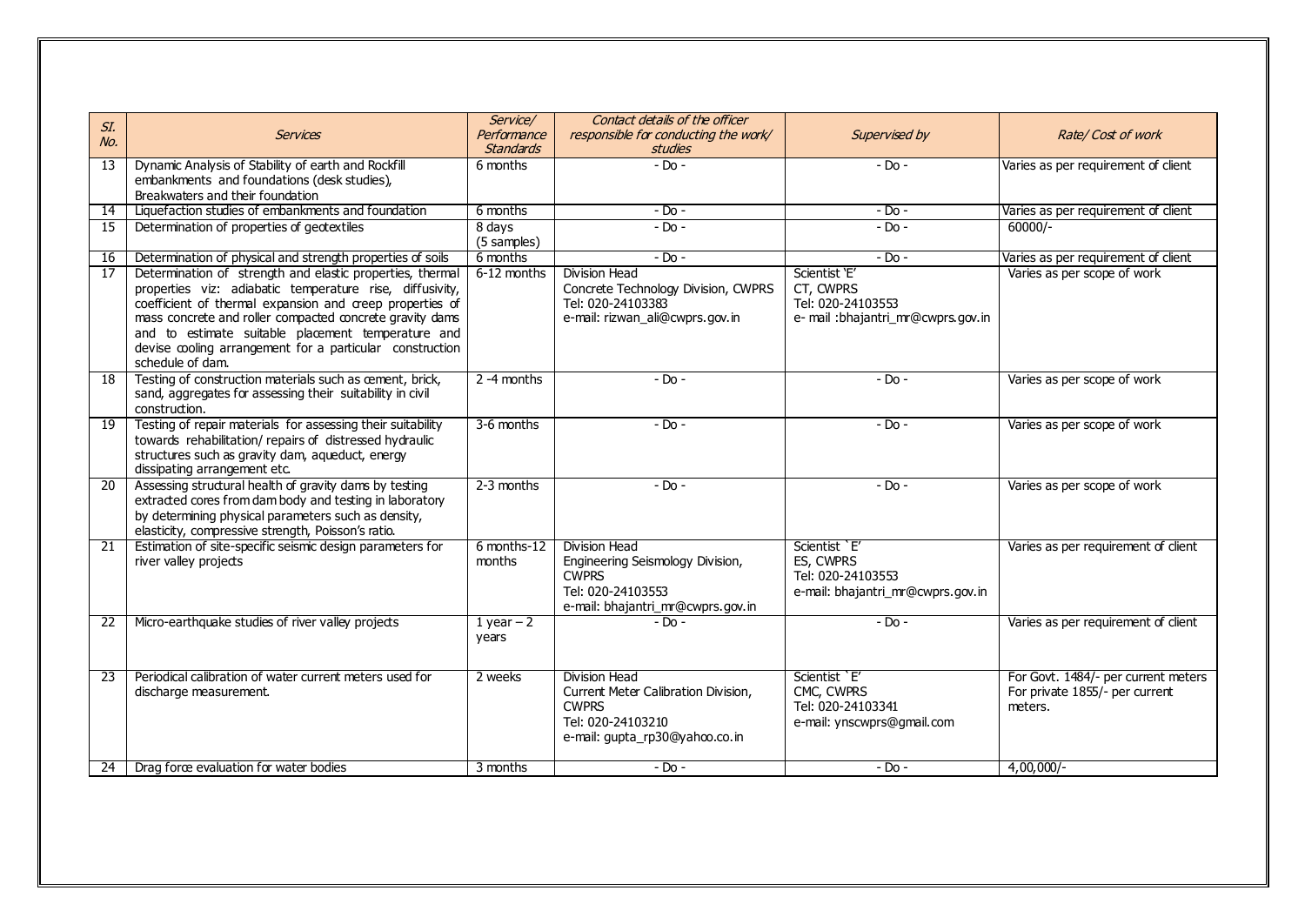|                 |                                                                                                                         | Service/         | Contact details of the officer                                                                                                               |                                                                                                   |                                     |
|-----------------|-------------------------------------------------------------------------------------------------------------------------|------------------|----------------------------------------------------------------------------------------------------------------------------------------------|---------------------------------------------------------------------------------------------------|-------------------------------------|
| SI.             | <b>Services</b>                                                                                                         | Performance      | responsible for conducting the work/                                                                                                         | Supervised by                                                                                     | Rate/Cost of work                   |
| NQ.             |                                                                                                                         | <b>Standards</b> | studies                                                                                                                                      |                                                                                                   |                                     |
| 25              | Studies for River training works                                                                                        | 6-8 months       | <b>Division Head</b>                                                                                                                         | Scientist 'E'                                                                                     | Varies as per requirement of client |
|                 |                                                                                                                         |                  | River Hydraulics Division, CWPRS                                                                                                             | RH, CWPRS                                                                                         |                                     |
|                 |                                                                                                                         |                  | Tel: 020-241003444                                                                                                                           | Tel: 020-24103444                                                                                 |                                     |
|                 |                                                                                                                         |                  | e-mail: rsrgp@rediffmail.com                                                                                                                 | e-mail: patil.rg@cwprs.gov.in                                                                     |                                     |
| 26              | Morphological Studies for behaviour of rivers                                                                           | 6-8 months       | $-$ Do $-$                                                                                                                                   | $-$ Do $-$                                                                                        | Varies as per requirement of client |
| $\overline{27}$ | Hydraulic model studies for bridges, barrages, weirs,<br>spurs, etc                                                     | 12 months        | $-$ Do $-$                                                                                                                                   | $-DO$ -                                                                                           | Varies as per requirement of client |
| $\overline{28}$ | Hydraulic model studies for channelization of rivers for<br>improving flow conditions                                   | 12 months        | $-DO$ -                                                                                                                                      | $-$ Do $-$                                                                                        | Varies as per requirement of client |
| $\overline{29}$ | Hydraulic model studies for gate operation patterns of<br>barrages/ weirs                                               | 12 months        | $-$ Do $-$                                                                                                                                   | $-$ Do $-$                                                                                        | Varies as per requirement of client |
| 30              | Desk studies for water availability/low flow in river and<br>canals                                                     | 6-8 months       | $-DO$ -                                                                                                                                      | $-$ Do $-$                                                                                        | Varies as per requirement of client |
| $\overline{31}$ | 2-D flume studies for bridge piers                                                                                      | 6-8 months       | $-Do -$                                                                                                                                      | $-Do -$                                                                                           | Varies as per requirement of client |
| 32              | Mathematical/ Physical model studies for assessing extend<br>of back water in barrage/ weirs                            | 6-12 months      | $-Dn -$                                                                                                                                      | $-DO$ -                                                                                           | Varies as per requirement of client |
| 33              | Laboratory studies for determination of engineering<br>properties of rock                                               | $2-3$ months     | Division Head<br>Geotechnical Engineering (Rock<br>Mechanics), CWPRS<br>Tel: 020-24103498<br>e-mail: chhatre_mv@cwprs.gov.in                 | Scientist 'E'<br>GE (Rock Mechanics), CWPRS<br>Tel: 020-24103444<br>e-mail: patil.rg@cwprs.gov.in | Varies as per requirement of client |
| 34              | Laboratory studies for determination of shear strength<br>parameters of rock                                            | 2-3 months       | $-D0$ -                                                                                                                                      | $-D0$ -                                                                                           | Varies as per requirement of client |
| 35              | Measurement of In-situ stress & deformation modulus                                                                     | 3-4 months       | $-Do -$                                                                                                                                      | $-$ Do $-$                                                                                        | Varies as per requirement of client |
| 36              | Determination of in-situ shear strength                                                                                 | 3-4 months       | $-$ Do $-$                                                                                                                                   | $-D0$ -                                                                                           | Varies as per requirement of client |
| 37              | Determination of deformation modulus by plate load test                                                                 | 3-4 months       | $-Do -$                                                                                                                                      | $-Do -$                                                                                           | Varies as per requirement of client |
| 38              | Determination of rock Permeability                                                                                      | 2-3 months       | $-DO$ -                                                                                                                                      | $-$ Do $-$                                                                                        | Varies as per requirement of client |
| 39              | BEM and FEM analysis of underground openings.                                                                           | 2-3 months       | $-Do -$                                                                                                                                      | $-Do -$                                                                                           | Varies as per requirement of client |
| 40              | Mathematical Model studies for assessment of wave<br>tranquillity in the harbour basin for design of harbour<br>layouts | 6 months         | Division Head<br>Mathematical Modelling for Costal<br>Engineering I Division, CWPRS<br>Tel: 020-24103446<br>e-mail: pardeshi_ab@cwprs.gov.in | Scientist `E'<br>MMCE I, CWPRS<br>Tel: 020-24103450<br>e-mail: prabhat.chandra@gpv.in             | Varies as per requirement of client |
| 41              | Mathematical Model studies for assessment of shoreline<br>changes due to construction of coastal structures             | 6 months         | $-D0$ -                                                                                                                                      | $-DO$ -                                                                                           | Varies as per requirement of client |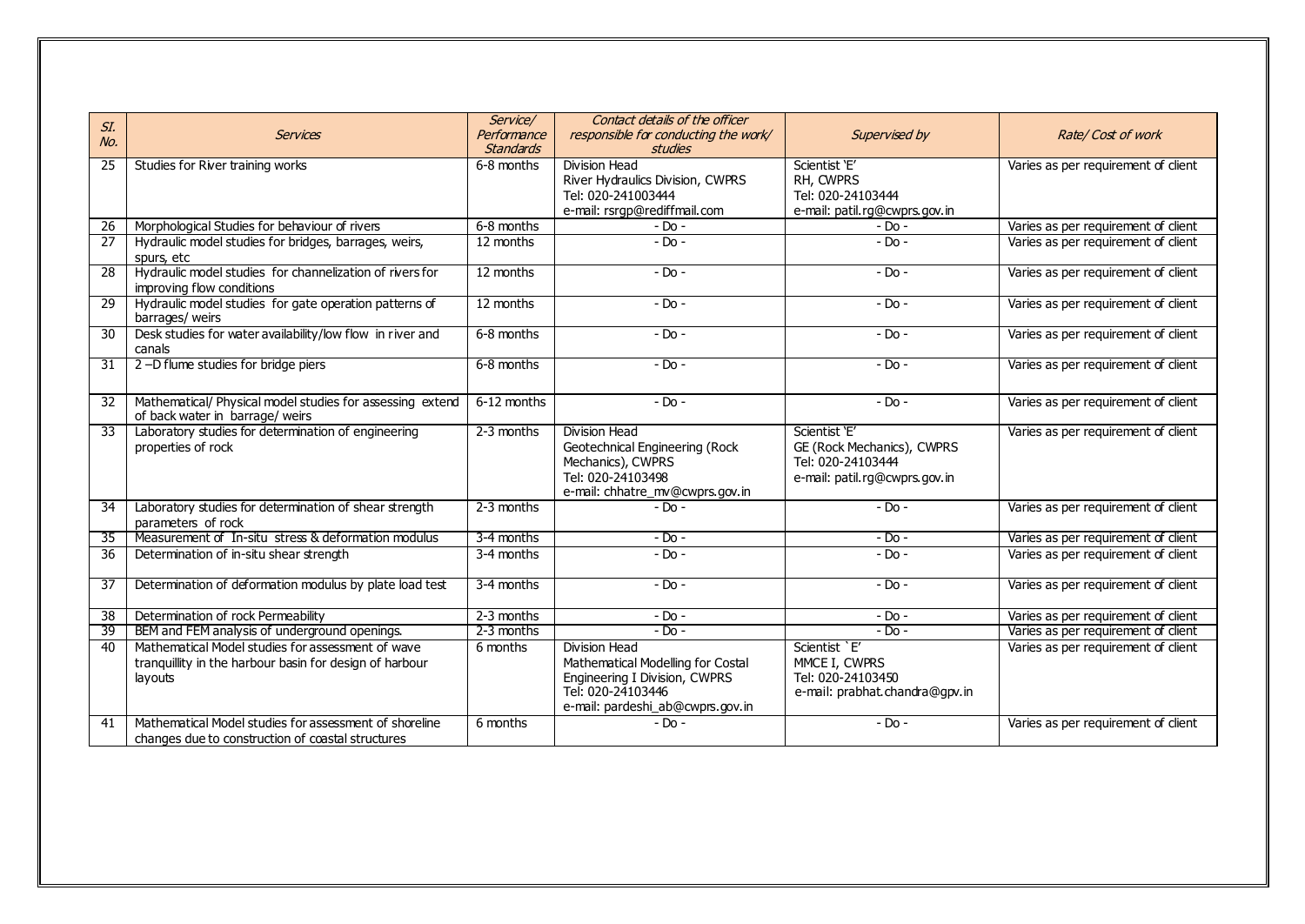|                 |                                                            | Service/         | Contact details of the officer                          |                                   |                                     |
|-----------------|------------------------------------------------------------|------------------|---------------------------------------------------------|-----------------------------------|-------------------------------------|
| SI.             | <b>Services</b>                                            | Performance      | responsible for conducting the work/                    | Supervised by                     | Rate/Cost of work                   |
| No.             |                                                            | <b>Standards</b> | <i>studies</i>                                          |                                   |                                     |
| 42              | Non- destructive studies for assessment of in-situ quality | $6 - 8$          | <b>Division Head</b>                                    | Scientist `E'                     | Varies as per requirement of client |
|                 | of concrete and masonry of massive engineering             | months           | Vibration Technology, CWPRS                             | VT, CWPRS                         |                                     |
|                 | structures.                                                |                  | Tel: 020-24103425                                       | Tel: 020-24103553                 |                                     |
|                 |                                                            |                  | e-mail: ghosh_ak@cwprs.gov.in                           | e-mail: bhajantri_mr@cwprs.gov.in |                                     |
|                 |                                                            |                  |                                                         |                                   |                                     |
| 43              | Seismic qualification studies of various equipment and     | $-$ Do $-$       | $-Do -$                                                 | $-$ Do $-$                        | $-$ Do $-$                          |
|                 | installation for their seismic safety using shaking table. |                  |                                                         |                                   |                                     |
|                 | Vibration studies for in-situ dynamic properties of        |                  |                                                         |                                   |                                     |
|                 | foundation rock using shaker. Monitoring of vibrations on  |                  |                                                         |                                   |                                     |
|                 | structures using online data acquisition system.           |                  |                                                         |                                   |                                     |
| 44              | Controlled blasting studies at construction sites to       | $-$ Do $-$       | $-Do -$                                                 | $-$ Do $-$                        | $-D0$ -                             |
|                 | minimize the unwanted effects of blasting viz. ground      |                  |                                                         |                                   |                                     |
|                 | vibration, air blast, fly rocks, over breakage and         |                  |                                                         |                                   |                                     |
|                 | propagation of cracks at the perimeter.                    |                  |                                                         |                                   |                                     |
| 45              | Monitoring of blast vibrations during rock excavation.     | $-$ Do $-$       | $-Do -$                                                 | $-Do -$                           | $-D0$ -                             |
| 46              | Hydraulic model studies for bridges                        | Depend           | <b>Division Head</b>                                    | Scientist 'E'                     | Varies as per requirement of client |
|                 |                                                            | upon the         | Bridge Engineering Division, CWPRS<br>Tel: 020-24103274 | BE, CWPRS<br>Tel: 020-24103455    | and site conditions                 |
|                 |                                                            | requirement      | e-mail: pawar_mk@cwprs.gov.in                           | e-mail: agrawal_ak@cwprs.gov.in   |                                     |
|                 |                                                            |                  |                                                         |                                   |                                     |
| 47              | Morphological studies for deciding location of Intake      | 6-8 months       | $-$ Do $-$                                              | $-$ Do $-$                        | 10-15 Lakhs                         |
| 48              | One dimensional mathematical studies for bridge/intake     | 5-6 months       | $-Do -$                                                 | $-Do -$                           | 10-12 Lakhs                         |
|                 | etc.                                                       |                  |                                                         |                                   |                                     |
| 49              | Desk studies for location and hydraulic design of Intake   | 4-6 months       | $-DO$ -                                                 | - Do -                            | 8-10 Lakhs                          |
| 50              | Sectional model studies for bridge / barrages              | Depend           | $-$ Do $-$                                              | $-$ Do $-$                        | Varies as per requirement of client |
|                 |                                                            | upon the         |                                                         |                                   | and site conditions                 |
|                 |                                                            | requirement      |                                                         |                                   |                                     |
| 51              | Stress and Stability analysis of Gravity Dam by FEM        | 6-8 months       | <b>Division Head</b>                                    | Scientist 'E'                     | Varies as per requirement of client |
|                 |                                                            |                  | <b>Structural Modelling and Analysis</b>                | SMA, CWPRS                        |                                     |
|                 |                                                            |                  | Division, CWPRS<br>Tel: 020-24103383                    | Tel: 020-24103553<br>e-mail:      |                                     |
|                 |                                                            |                  | e-mail: rizwan_ali@cwprs.gov.in                         | bhajantri_mr@cwprs.gov.in         |                                     |
| 52              | Analysis and Interpretation of Instrumentation Data        | 3-6 months       | $-D0$ -                                                 | $-D0$ -                           | Varies as per requirement of client |
|                 | Pertaining to Gravity Dams / Hydro Power Plants/ Water     |                  |                                                         |                                   |                                     |
|                 | Conductor System                                           |                  |                                                         |                                   |                                     |
| $\overline{53}$ | In-situ/Prototype Hydro Static Test of Water Conductor     | 3-4 months       | $-Do -$                                                 | $-$ Do $-$                        | Varies as per requirement of client |
|                 | System for Assessing Structural Safety.                    |                  |                                                         |                                   |                                     |
| 54              | Extreme value analysis of meteorological parameters        |                  | Division Head                                           | Scientist 'E'                     |                                     |
|                 |                                                            | 4-5 months       | Hydrometeorology Division, CWPRS                        | HMET, CWPRS                       | 8.00 lakh                           |
|                 |                                                            |                  | Tel: 020-24103279                                       | Tel: 020-24103251                 |                                     |
|                 |                                                            |                  | e-mail: physics.cwprs@gmail.com                         | e-mail: jagtap.rs@gov.in          |                                     |
|                 |                                                            |                  |                                                         |                                   |                                     |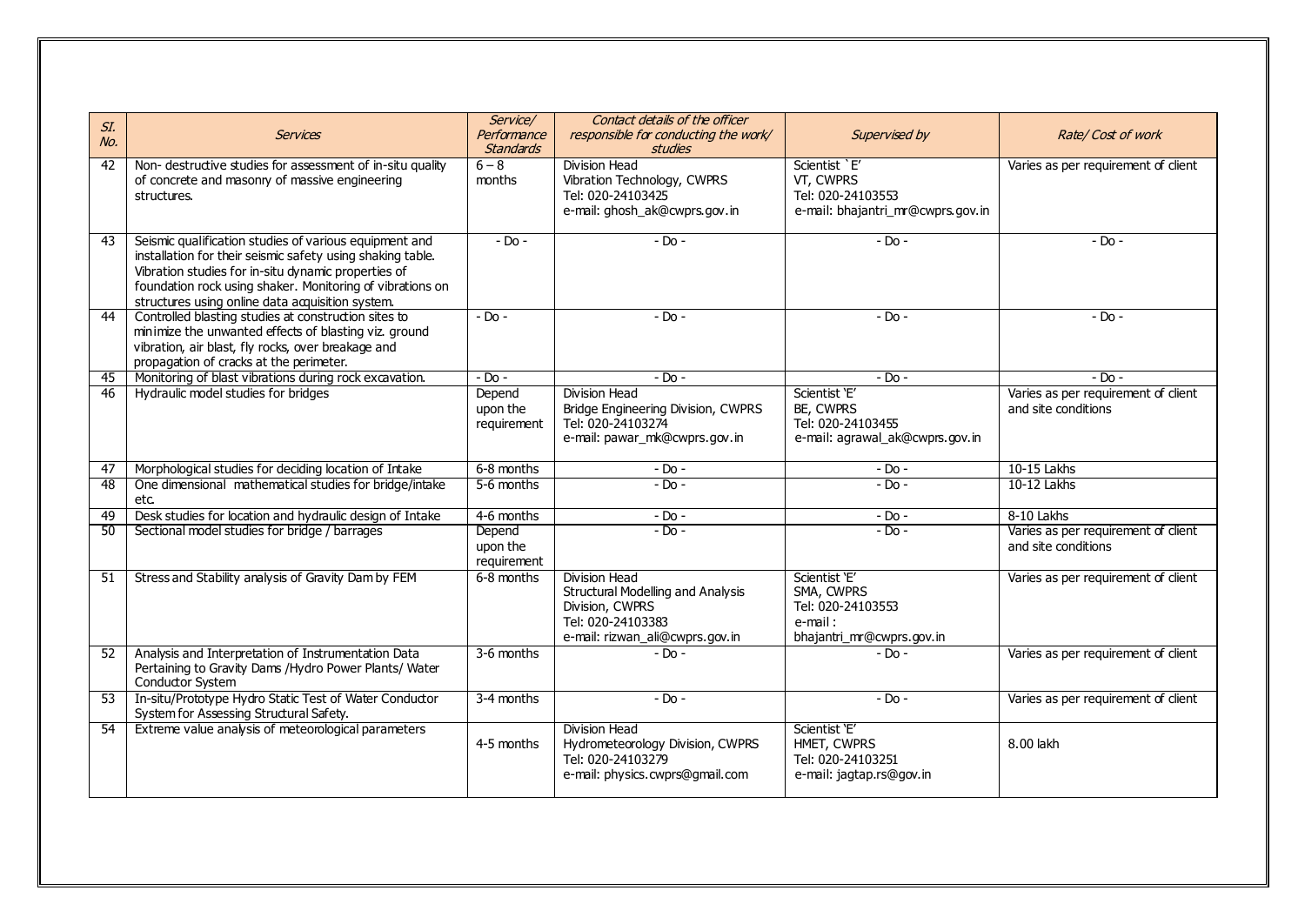|                 |                                                                                                                       | Service/            | Contact details of the officer                                                                                                                                                     |                                                                                        |                                     |
|-----------------|-----------------------------------------------------------------------------------------------------------------------|---------------------|------------------------------------------------------------------------------------------------------------------------------------------------------------------------------------|----------------------------------------------------------------------------------------|-------------------------------------|
| SI.             | <b>Services</b>                                                                                                       | Performance         | responsible for conducting the work/                                                                                                                                               | Supervised by                                                                          | Rate/Cost of work                   |
| No.             |                                                                                                                       | <b>Standards</b>    | <i>studies</i>                                                                                                                                                                     |                                                                                        |                                     |
| 55              | Assessment of dependable flow and Water availability<br>studies                                                       | 4-5 months          | $-$ Do $-$                                                                                                                                                                         | $-$ Do $-$                                                                             | 12.00 lakh                          |
| 56              | Assessment of low flows using statistical approach                                                                    | 4-5 months          | $-Do -$                                                                                                                                                                            | $-$ Do $-$                                                                             | 8.00 lakh                           |
| 57              | Rating curve analysis using regression methods                                                                        | 3 months            | $-D0$ -                                                                                                                                                                            | $-$ Do $-$                                                                             | 6.00 lakh                           |
| 58              | Hydrological modelling of river basins (Rainfall - Runoff)                                                            | 4-5 months          | $-$ Do $-$                                                                                                                                                                         | $-$ Do $-$                                                                             | 12.00 lakh                          |
| $\overline{59}$ | Development of flood forecasting models for water<br>resources projects                                               | 9-12 months         | $-$ Do $-$                                                                                                                                                                         | $-$ Do $-$                                                                             | 20.00 lakh                          |
| 60              | Assessment of sediment yield for catchments/ mine area                                                                | 4-5 months          | $-$ Do $-$                                                                                                                                                                         | $-$ Do $-$                                                                             | 12.00 lakh                          |
| 61              | Studies on backwater effect due to dams/ barrages/ weirs-<br>Flood inundation                                         | 5-6 months          | $-D0$ -                                                                                                                                                                            | $-D0$ -                                                                                | 15.00 lakh                          |
| 62              | Studies on backwater effect due to dams/ barrages/ weirs-<br>Power generation                                         | 5-6 months          | $-Do -$                                                                                                                                                                            | $-Do -$                                                                                | 15.00 lakh                          |
| 63              | Installation, Testing of Automatic Tide Generating System<br>(A.T.G) for various tidal physical models.               | 12 months           | <b>Division Head</b><br>Hydraulic Instrumentation II, CWPRS<br>Tel: 020-24103477<br>e-mail: selvabalan_m@cwprs.gov.in                                                              | Scientist 'E'<br>HI- II, CWPRS<br>Tel: 020-24103206<br>e-mail: ranade_sd@cwprs.gov.in  | Varies as per requirement of work   |
| 64              | Installation, Testing of Discharge control system for<br>various river models.                                        | 12 months           | - Do -                                                                                                                                                                             | - Do -                                                                                 | Varies as per requirement of work   |
| 65              | Hydrographic Survey of lakes and Reservoirs for estimation<br>of water storage capacity and evaluating sedimentation. | 6 months            | $-D0$                                                                                                                                                                              | - Do -                                                                                 | Varies as per requirement of work   |
| 66              | Advice and supervision of dam instrumentation for various<br>dams.                                                    | 6 months            | $-Do -$                                                                                                                                                                            | $-DO$ -                                                                                | Varies as per requirement of work   |
| 67              | Reservoir Sedimentation studies for hydroelectric power<br>project                                                    | 8-12 months         | <b>Division Head</b><br>Hydraulic Analysis and Prototype<br><b>Testing Division/ Sediment</b><br>Management Division, CWPRS<br>Tel: 020-24103331<br>e-mail: n_isaac@rediffmail.com | Scientist 'E'<br>HAPT, CWPRS<br>Tel: 020-24103331<br>e-mail: neena. isaac@gov. in      | Varies as per requirement of client |
| 68              | Flushing of sediment from reservoir                                                                                   | $12 - 18$<br>months | - Do -                                                                                                                                                                             | $-$ Do $-$                                                                             | Varies as per requirement of client |
| 69              | Flood protection measures for river                                                                                   | 8-12 months         | $-Do -$                                                                                                                                                                            | $-$ Do $-$                                                                             | Varies as per requirement of client |
| $\overline{70}$ | Studies for desilting basin for hydroelectric power project                                                           | 8-12 months         | $-$ Do $-$                                                                                                                                                                         | $-$ Do $-$                                                                             | Varies as per requirement of client |
| 71              | Studies for barrages                                                                                                  | $12 - 18$<br>months | $-Do -$                                                                                                                                                                            | $-D0$ -                                                                                | Varies as per requirement of client |
| 72              | 3D Mathematical modelling for Thermal /Salinity dispersion                                                            | 6-8 months          | Division Head<br>Mathematical Modelling for Costal<br>Engineering II Division, CWPRS<br>Tel: 020-24103293<br>e-mail: jsinha_cwprs@yahoo.com                                        | Scientist `E'<br>MMCE-II, CWPRS<br>Tel: 020-24103450<br>e-mail: prabhat.chandra@gpv.in | $25 - 30$                           |
| 73              | 2D Mathematical modelling for Thermal / Salinity dispersion                                                           | 4-6 months          | $-$ Do $-$                                                                                                                                                                         | $-$ Do $-$                                                                             | $23 - 26$                           |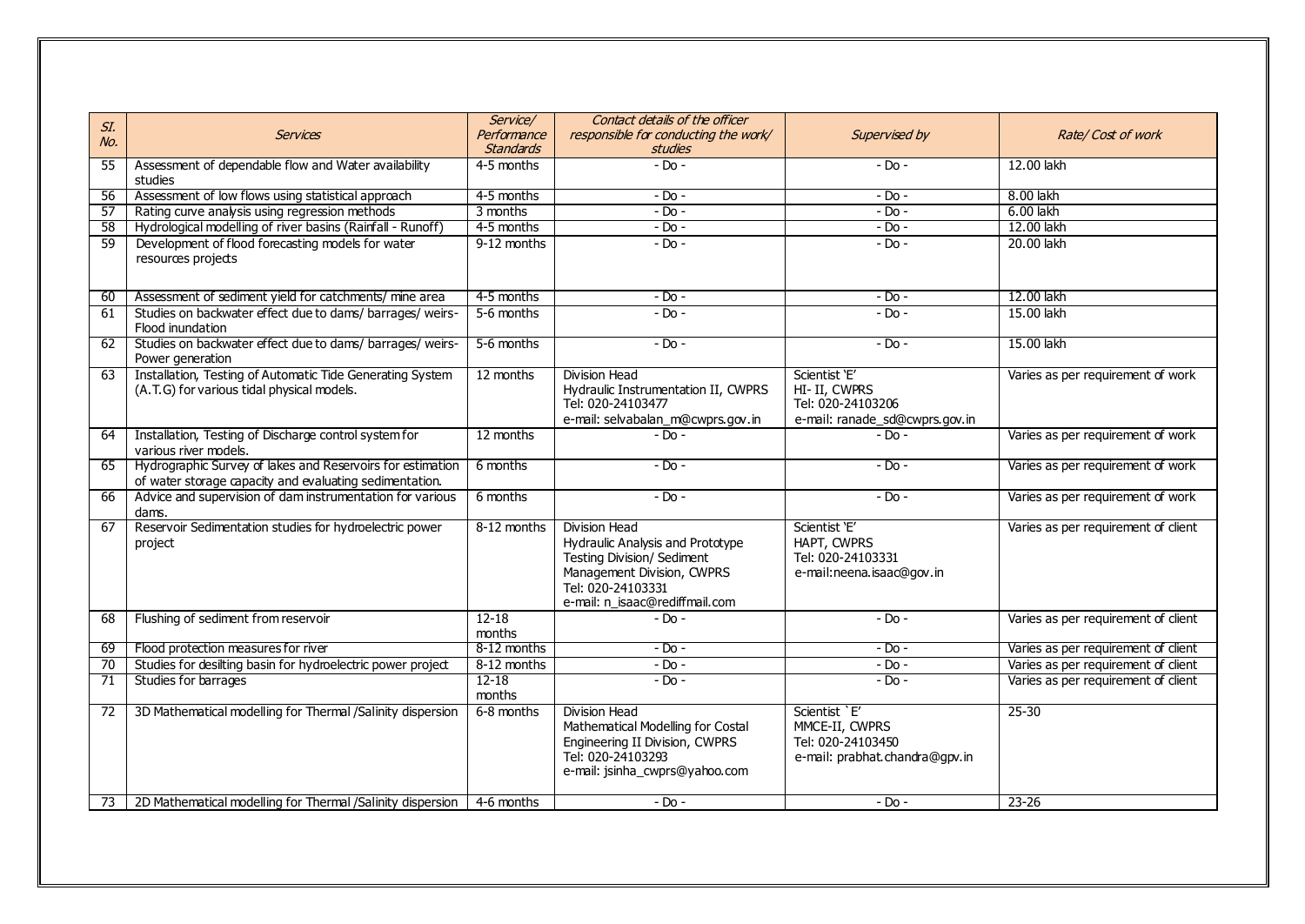|                 |                                                                                                                      | Service/           | Contact details of the officer                                                                                            |                                                                                       |                                            |
|-----------------|----------------------------------------------------------------------------------------------------------------------|--------------------|---------------------------------------------------------------------------------------------------------------------------|---------------------------------------------------------------------------------------|--------------------------------------------|
| SI.             | <b>Services</b>                                                                                                      | Performance        | responsible for conducting the work/                                                                                      | Supervised by                                                                         |                                            |
| No.             |                                                                                                                      | <b>Standards</b>   | <b>studies</b>                                                                                                            |                                                                                       | Rate/Cost of work                          |
| 74              | 2D Mathematical modelling for Sediment /Mud transport                                                                | 4-6 months         | $-$ Do $-$                                                                                                                | $-$ Do $-$                                                                            | $18 - 22$                                  |
| 75              | 2D Mathematical modelling for Water Quality parameters                                                               | 6-8 months         | $-Do -$                                                                                                                   | $-$ Do $-$                                                                            | $20 - 22$                                  |
| 76              | Littoral Drift and shoreline evolution studies                                                                       | 4-6 months         | $-$ Do $-$                                                                                                                | $-$ Do $-$                                                                            | $10-12$                                    |
| 77              | Scour depth determination in tidal condition                                                                         | 4-6 months         | $-$ Do $-$                                                                                                                | $-$ Do $-$                                                                            | $8 - 10$                                   |
| 78              | Physical Wave Model studies in Multipurpose Wave Basin                                                               | 4-10 months        | Division Head<br>Ports and Harbour-I Division, CWPRS<br>Tel: 020-24103295<br>e-mail: rameshen@yahoo.com                   | Scientist 'E'<br>PH-I, CWPRS<br>Tel: 020-24103450<br>e-mail: prabhat.chandra@gpv.in   | Varies as per the scope of the<br>studies. |
| 79              | 2D MMS for Littoral drift/Shoreline evaluation                                                                       | 4-6 months         | - Do -                                                                                                                    | $-Dn -$                                                                               | Varies as per the scope of the<br>studies  |
| 80              | 1D MMS for evaluation of water level and flow conditions.                                                            | 3-4 months         | $-DO$ -                                                                                                                   | $-$ Do $-$                                                                            | Varies as per the scope of the<br>studies  |
| 81              | Physical tidal model studies in the existing facilities.                                                             | 6-12 months        | $-$ Do $-$                                                                                                                | $-$ Do $-$                                                                            | Varies as per the scope of the<br>studies  |
| 82              | 2D MMS for Hydrodynamic and siltation.                                                                               | 4-6 months         | $-$ Do $-$                                                                                                                | $-$ Do $-$                                                                            | Varies as per the scope of the<br>studies  |
| 83              | Desk studies for development of Ports and Harbors                                                                    | 3-6 months         | $-$ Do $-$                                                                                                                | $-$ Do $-$                                                                            | Varies as per the scope of the<br>studies  |
| 84              | Study of Shoreline Changes using Satellite Remote Sensing<br>(SRS) Techniques                                        | $4 - 6$ months     | Division Head<br>Remote Sensing Analysis Division,<br><b>CWPRS</b><br>Tel: 020-24103206<br>e-mail: ranade sd@cwprs.gov.in | Scientist 'E'<br>RSA, CWPRS<br>Tel: 020-24103206<br>e-mail:ranade_sd@cwprs.gov.in     | Varies as per requirement of client        |
| 85              | River Morphological studies using Satellite Remote Sensing<br>(SRS) Techniques                                       | $4 - 6$ months     | - Do -                                                                                                                    | $-Do -$                                                                               | Varies as per requirement of client        |
| $\overline{86}$ | Estimate of reservoir sedimentation using Satellite Remote<br>Sensing (SRS) Techniques to                            | $4 - 6$ months     | $-Do -$                                                                                                                   | $-$ Do $-$                                                                            | Varies as per requirement of client        |
| 87              | Training and demonstration of canal automation                                                                       | 3 days             | Division Head<br>Hydraulic Analysis and Prototype<br>Testing Division, CWPRS<br>Tel: 020-24103331<br>e-mail:              | Scientist 'E'<br>HAPT, CWPRS<br>Tel: 020-24103331<br>e-mail: neena.isaac@gov.in       | Varies as per requirement of client        |
| 88              | Rating of canals                                                                                                     | 6-10 months        | $-D0$ -                                                                                                                   | $-Do -$                                                                               | Varies as per requirement of client        |
| 89              | Physical model studies for tidal hydrodynamics for port<br>layout optimisation.                                      | $6 - 12$<br>months | Division Head<br>Ports and Harbour-II Division, CWPRS<br>Tel: 020-24103402<br>e-mail: agrawal_jd@cwprs.gov.in             | Scientist 'E'<br>PH-II, CWPRS<br>Tel: 020-24103402<br>e-mail: agrawal_jd@cwprs.gov.in | Varies as per the scope of the<br>studies. |
| 90              | Mathematical model studies for wave transformation from<br>deep sea to shallow coastal region for feasibility study. | 3-4 months         | - Do -                                                                                                                    | $-D0$ -                                                                               | Varies as per the scope of the<br>studies  |
| 91              | Mathematical model studies for wave tranquillity for port<br>layout optimisation.                                    | 4 -5 months        | - Do -                                                                                                                    | $-$ Do $-$                                                                            | Varies as per the scope of the<br>studies  |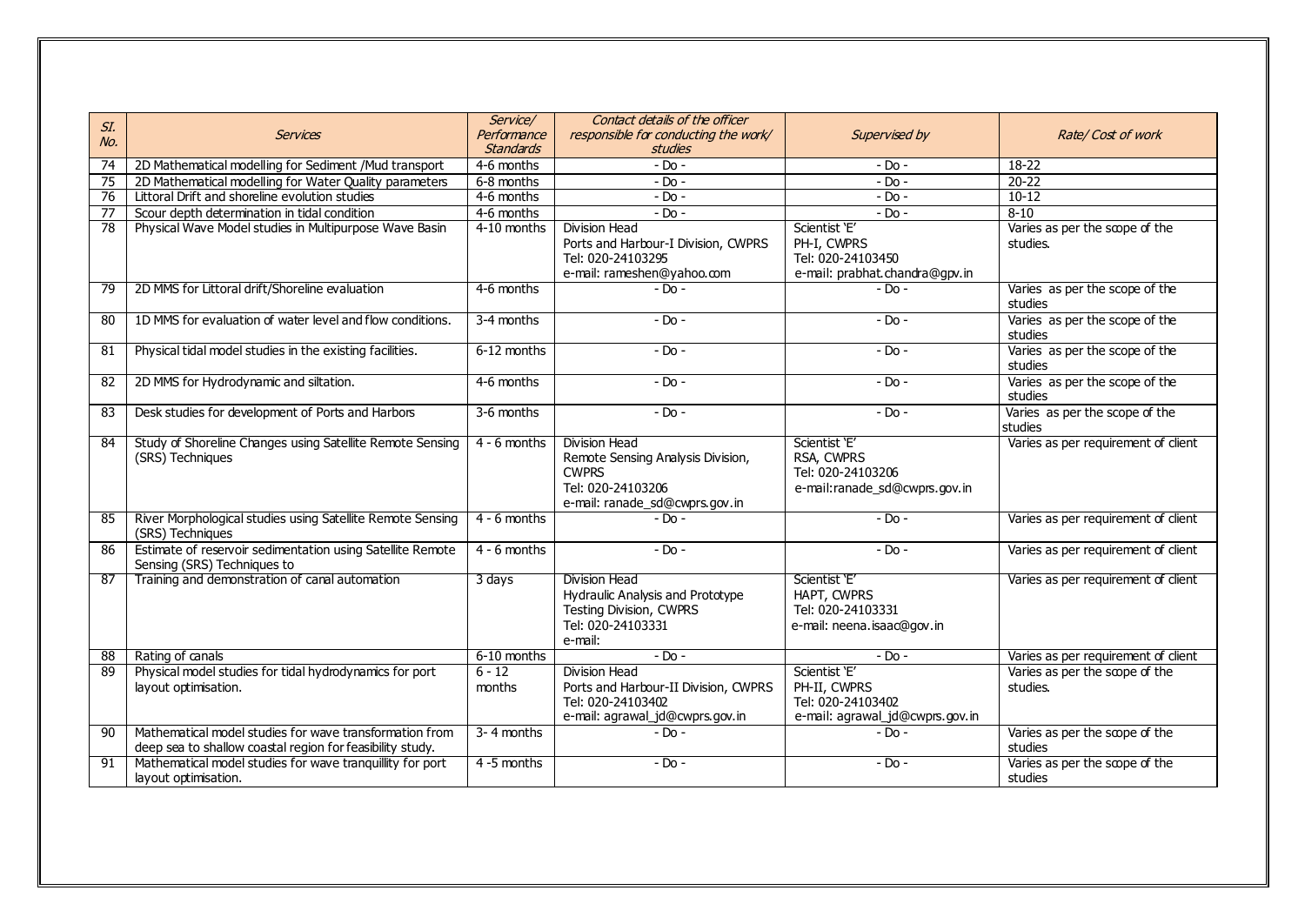| SI.<br>NQ.      | <b>Services</b>                                                                                                                                                                                                                                                                  | Service/<br>Performance<br><b>Standards</b> | Contact details of the officer<br>responsible for conducting the work/<br>studies                                                      | Supervised by                                                                           | Rate/Cost of work                                                         |
|-----------------|----------------------------------------------------------------------------------------------------------------------------------------------------------------------------------------------------------------------------------------------------------------------------------|---------------------------------------------|----------------------------------------------------------------------------------------------------------------------------------------|-----------------------------------------------------------------------------------------|---------------------------------------------------------------------------|
| $\overline{92}$ | Mathematical model studies for tidal hydrodynamics for<br>identification of circulation pattern in the area of port<br>development.                                                                                                                                              | $4 - 5$ months                              | $-Do -$                                                                                                                                | $-$ Do $-$                                                                              | Varies as per the scope of the<br>studies                                 |
| 93              | Mathematical model studies for identification of siltation<br>pattern and quantity of sediments for development of the<br>port.                                                                                                                                                  | $4 - 5$ months                              | $-DO$ -                                                                                                                                | $-$ Do $-$                                                                              | Varies as per the scope of the<br>studies                                 |
| $\overline{94}$ | Mathematical model studies for shoreline evolution and<br>littoral drift distribution due to coastal structures.                                                                                                                                                                 | $3 - 4$ months                              | $-$ Do $-$                                                                                                                             | $-$ Do $-$                                                                              | Varies as per the scope of the<br>studies                                 |
| 95              | Thermal dispersion studies for locating intake and outfall<br>of a Thermal Power Plant                                                                                                                                                                                           | 12 months                                   | Division Head<br>Costal Hydraulic Structures-III<br>Division, CWPRS<br>Tel: 020-24103415<br>e-mail: manjunatha_sg@cwprs.gov.in         | Scientist 'E'<br>CHS-III, CWPRS<br>Tel: 020-24103402<br>e-mail: agrawal_jd@cwprs.gov.in | Varies as per requirement of client                                       |
| 96              | Analysis of meteorological data                                                                                                                                                                                                                                                  | 6 months                                    | $-$ Do $-$                                                                                                                             | $-$ Do $-$                                                                              | Varies as per requirement of client                                       |
| $\overline{97}$ | Studies for improvement and optimization of Cooling<br>Water system using innovative techniques                                                                                                                                                                                  | 6 months                                    | $-$ Do $-$                                                                                                                             | $-$ Do $-$                                                                              | Varies as per requirement of client                                       |
| $\overline{98}$ | Physical hydraulic model studies for the development of<br>Port                                                                                                                                                                                                                  | 12 months                                   | $-DO$ -                                                                                                                                | $-$ Do $-$                                                                              | Varies as per requirement of client                                       |
| 99              | Field data collection and analysis                                                                                                                                                                                                                                               | 6 months                                    | $-$ Do $-$                                                                                                                             | $-$ Do $-$                                                                              | Varies as per requirement of client                                       |
| 100             | Design, Development, Installation, testing commissioning,<br>maintenance of computer based data acquisition systems<br>for measurement of various hydraulic parameters such as<br>Water Level, Velocity, Temperature, Pressure, Wave height<br>etc. On physical hydraulic models | $8 - 10$<br>months                          | <b>Division Head</b><br>Costal Field Instrumentation Division,<br><b>CWPRS</b><br>Tel: 020-24103410<br>e-mail: atkekar_nd@cwprs.gov.in | Scientist 'E'<br>CFI. CWPRS<br>Tel: 020-24103206<br>e-mail: ranade_sd@cwprs.gov.in      | Varies as per requirement of client                                       |
| 101             | Underwater seismic reflection survey for delineating<br>sediment and rock topography for reservoirs, ports and<br>harbours                                                                                                                                                       | $7 - 9$ months                              | <b>Division Head</b><br>Geophysics Division, CWPRS<br>Tel: 020-24103459<br>e-mail: krishnaiahc@yahoo.com                               | Scientist 'E'<br>GP, CWPRS<br>Tel: 020-24103455<br>e-mail: agrawal_ak@cwprs.gov.in      | Rs.28,980/- per line km plus<br>mobilization and de-mobilization<br>extra |
| 102             | Seismic tomography survey for delineating weak zones for<br>Dams and power projects                                                                                                                                                                                              | $6 - 7$ months                              | $-$ Do $-$                                                                                                                             | $-$ Do $-$                                                                              | Varies as per requirement of client                                       |
| 103             | Seismic refraction survey for finding depth to bedrock,<br>rock quality, fractures and joints for foundation of dams,<br>power projects and other civil structures                                                                                                               | $6 - 8$ months                              | $-Do -$                                                                                                                                | $-$ Do $-$                                                                              | Varies as per requirement of client                                       |
| 104             | Cross-hole seismic studies for finding P-wave, S-wave<br>velocity, Young's and shear modulii for foundation of dams<br>and power projects                                                                                                                                        | $4 - 6$ months                              | $-$ Do $-$                                                                                                                             | $-$ Do $-$                                                                              | Varies as per requirement of client                                       |
| 105             | Ground Penetrating Radar survey for finding cavities,<br>pipes, buried objects, landmines for dams and various civil                                                                                                                                                             | $4 - 6$ months                              | $-$ Do $-$                                                                                                                             | $-$ Do $-$                                                                              | Varies as per requirement of client                                       |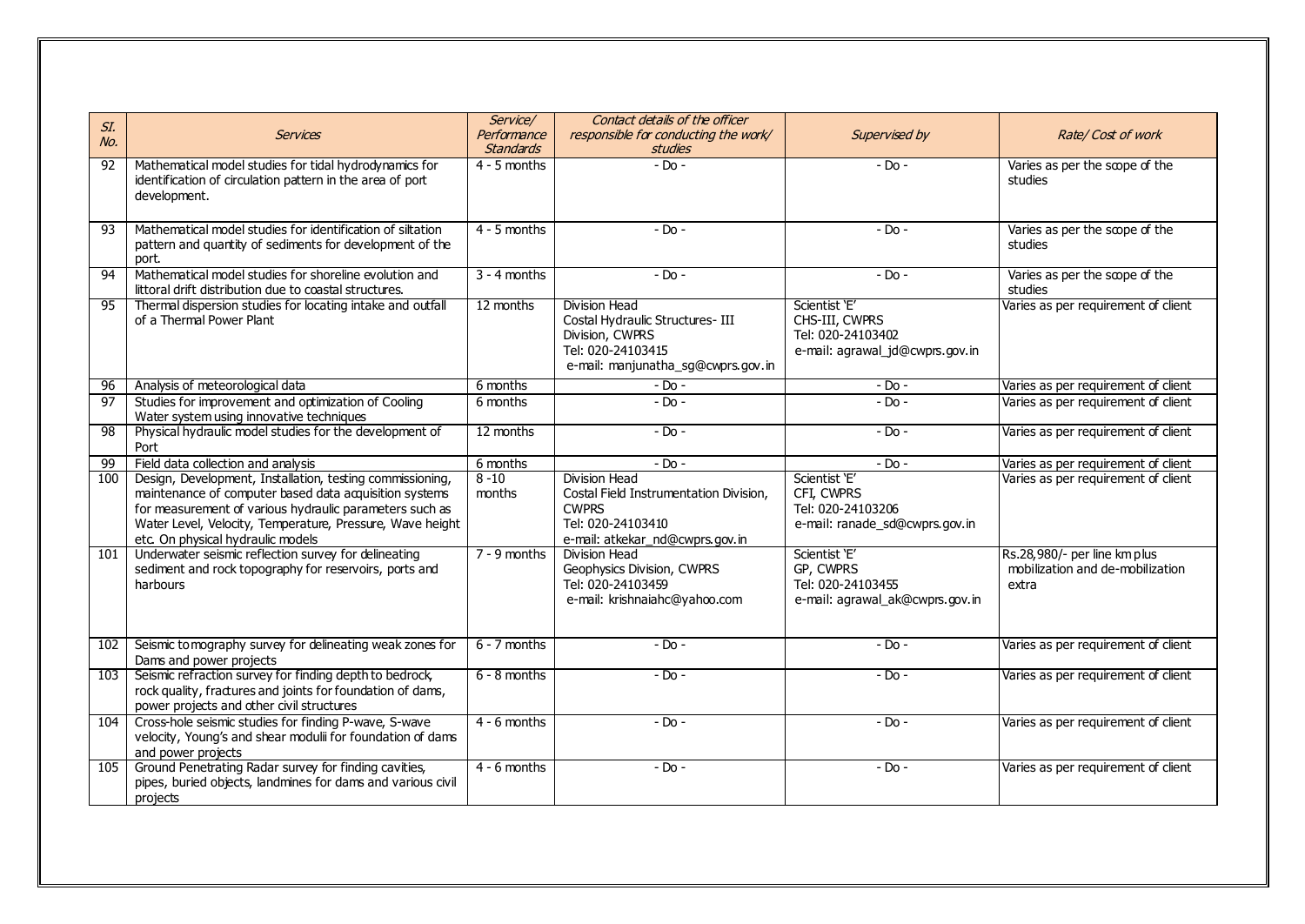| SI.   | <b>Services</b>                                                                                                                                                                                                                        | Service/<br>Performance | Contact details of the officer<br>responsible for conducting the work/                                                                    | Supervised by                                                                                | Rate/Cost of work                   |
|-------|----------------------------------------------------------------------------------------------------------------------------------------------------------------------------------------------------------------------------------------|-------------------------|-------------------------------------------------------------------------------------------------------------------------------------------|----------------------------------------------------------------------------------------------|-------------------------------------|
| NQ.   |                                                                                                                                                                                                                                        | <b>Standards</b>        | <b>studies</b>                                                                                                                            |                                                                                              |                                     |
| 106   | Electrical Resistivity Imaging survey for determining depth<br>to bedrock, mapping of faults and fractures, finding<br>groundwater potential zones and location of buried drums<br>for dams, power projects and other civil structures | $4 - 6$ months          | $-Dn -$                                                                                                                                   | $-$ Do $-$                                                                                   | Varies as per requirement of client |
| 107   | Mathematical model studies for tidal hydrodynamics and<br>estimation of siltation for the development of port facilities                                                                                                               | $4 - 6$<br>months       | <b>Division Head</b><br>Ports and Harbour-III Division, CWPRS<br>Tel: 020-24103508<br>e-mail: purohit_aa@cwprs.gov.in                     | Scientist `E'<br>PH-III, CWPRS<br>Tel: 020-24103402<br>e-mail:agrawal_jd@cwprs.gov.in        | Varies as per requirement of client |
| 108   | Physical hydraulic model studies for the assessment of<br>flow conditions for finalising alignment of berth/terminal<br>navigational channel/ effect of reclamation etc. In Mumbai<br>area                                             | $6 - 8$<br>months       | $-$ Do $-$                                                                                                                                | $-$ Do $-$                                                                                   | Varies as per requirement of client |
| 109   | Mathematical model studies to assess the wave conditions<br>at berths/ terminals/ waterfront facilities                                                                                                                                | $4 - 6$<br>months       | $-Do -$                                                                                                                                   | $-Do -$                                                                                      | Varies as per requirement of client |
| 110   | Mathematical model studies to identify dumping grounds<br>for disposal of dredged material                                                                                                                                             | $4 - 6$<br>months       | $-Do -$                                                                                                                                   | $-$ Do $-$                                                                                   | Varies as per requirement of client |
| 111   | Desk and Wave flume studies for design of Breakwaters/<br>groynes for development of major/ minor/ fishery ports                                                                                                                       | $3 - 4$<br>months       | Division Head<br>Costal Hydraulic Structures- I & II,<br><b>CWPRS</b><br>Tel: 020-24103224<br>e-mail:<br>mahalingaiah_av@cwprs.gov.in     | Scientist `E'<br>CHS-I/ CHS-II, CWPRS<br>Tel: 020-24103450<br>e-mail: prabhat.chandra@gpv.in | Varies as per requirement of client |
| 112 I | Desk and Wave flume studies for design of coastal<br>protection structures                                                                                                                                                             | $2 - 3$<br>months       | $-$ Do $-$                                                                                                                                | $-$ Do $-$                                                                                   | Varies as per requirement of client |
| 113   | Desk studies for design of fish landing centres                                                                                                                                                                                        | $2 - 3$<br>months       | $-$ Do $-$                                                                                                                                | - Do -                                                                                       | Varies as per requirement of client |
| 114   | Desk and Wave flume studies for design of Breakwaters/<br>Sea walls for development of major/minor/fishery ports                                                                                                                       | $3 - 4$<br>months       | $-Do -$                                                                                                                                   | $-$ Do $-$                                                                                   | Varies as per requirement of client |
| 115   | Desk and Wave flume studies for design of coastal<br>protection structures                                                                                                                                                             | $2 - 3$<br>months       | $-Do -$                                                                                                                                   | $-$ Do $-$                                                                                   | Varies as per requirement of client |
| 116   | Desk studies for Storm surge analysis and Wave Hind<br>casting for different projects                                                                                                                                                  | $2 - 4$<br>months       | $-Do -$                                                                                                                                   | $-$ Do $-$                                                                                   | Varies as per requirement of client |
| 117   | Hydraulic model studies for Power Intake to observe<br>(a) Flow condition near intake<br>(b) possibility of any air entering vortices<br>(c) Design of Anti-vortex device, if required                                                 | $12 - 18$<br>months     | Division Head<br>Control Structures and Water<br>Conductor Systems Division, CWPRS<br>Tel: 020-24103455<br>e-mail:akhilesha1961@gmail.com | Scientist 'E'<br>CSWCS, CWPRS<br>Tel: 020-24103455<br>e-mail: agrawal_ak@cwprs.gov.in        | Varies as per requirement of client |
| 118   | Hydraulic model studies for Vertical Lift gates to assess<br>(a)Hydrodynamic forces on it<br>(b) Air demand on downstream of gate for proper size of<br>airvent                                                                        | $12 - 18$<br>months     | $-Do-$                                                                                                                                    | $-Do-$                                                                                       | Varies as per requirement of client |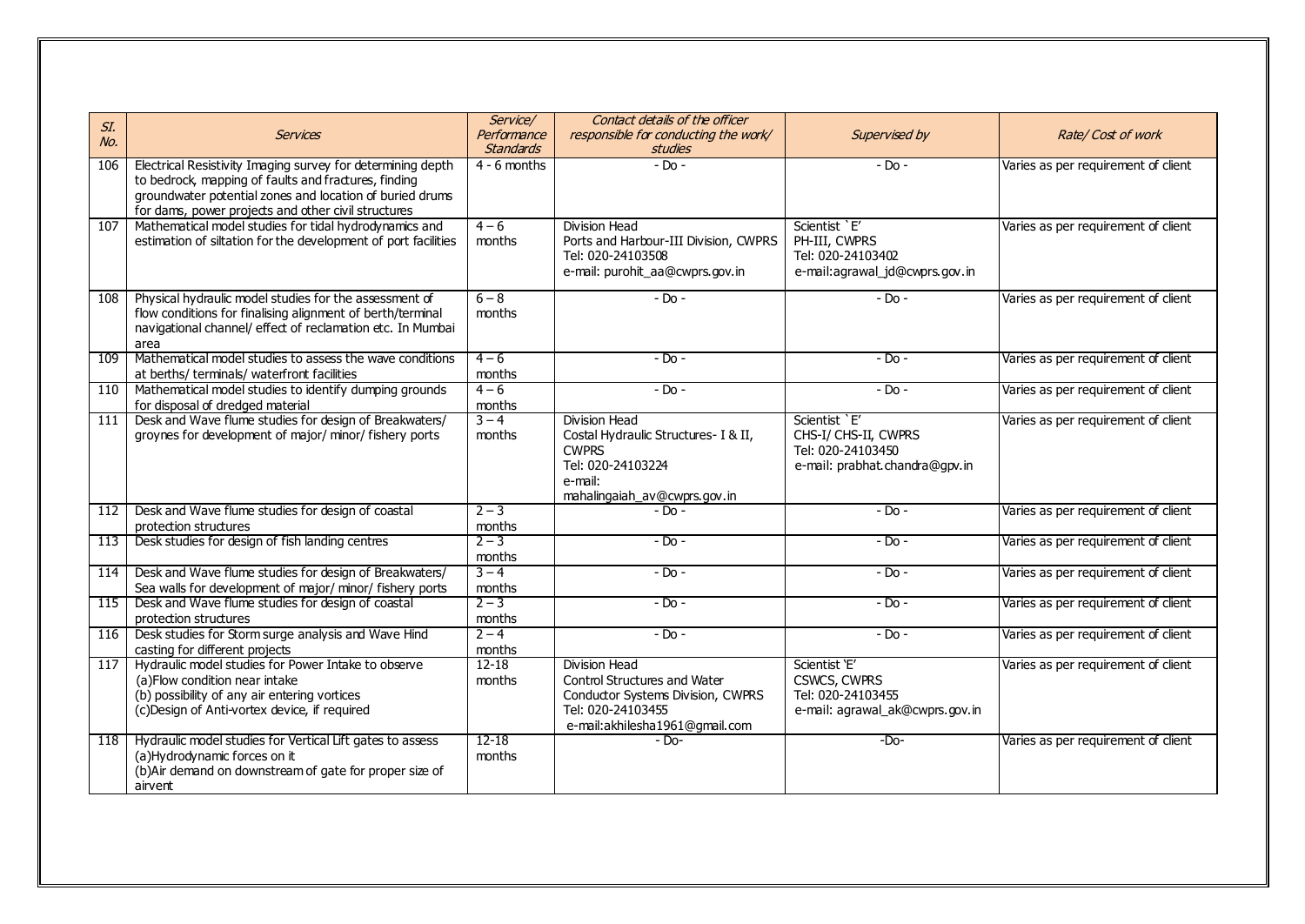|     |                                                             | Service/         | Contact details of the officer       |                                   |                                     |
|-----|-------------------------------------------------------------|------------------|--------------------------------------|-----------------------------------|-------------------------------------|
| SI. | <b>Services</b>                                             | Performance      | responsible for conducting the work/ | Supervised by                     | Rate/Cost of work                   |
| No. |                                                             | <b>Standards</b> | studies                              |                                   |                                     |
| 119 | Hydraulic model studies for performance of sluice outlets   | $12 - 18$        | $-Dn-$                               | $-Do-$                            | Varies as per requirement of client |
|     |                                                             | months           |                                      |                                   |                                     |
| 120 | Hydraulic model studies for performance of Tailrace         | $12 - 18$        | $-Do-$                               | $-Do-$                            | Varies as per requirement of client |
|     | channel/ tunnel                                             | months           |                                      |                                   |                                     |
| 121 | Hydraulic transient analysis for water hammer pressure      | $18 - 24$        | $-Do-$                               | $-Do-$                            | Varies as per requirement of client |
|     | and to check the adequacy of surge tank by way of           | months           |                                      |                                   |                                     |
|     | physical/ mathematical modelling                            |                  |                                      |                                   |                                     |
| 122 | Identification of seepage through hydraulic structures      | $12 - 18$        | Division Head                        | Scientist 'E'                     | Varies as per requirement of client |
|     | using borehole logging                                      | months           | Isotope Hydrology Division, CWPRS    | IH, CWPRS                         |                                     |
|     |                                                             |                  | Tel: 020-24103459                    | Tel:020-24103455                  |                                     |
|     |                                                             |                  | e-mail:                              | e-mail: agrawal_ak@cwprs.gov.in   |                                     |
| 123 | Detection of seepage through hydraulic structures using     | $12 - 18$        | $-Dn-$                               | -Do-                              | Varies as per requirement of client |
|     | tracer studies                                              | months           |                                      |                                   |                                     |
| 124 | Innovative solutions to complex hydraulic problems          | 6-8 months       | Division Head                        | Scientist 'E'                     | Varies as per requirement of client |
|     | through physical modelling.                                 |                  | Spillways and Energy Dissipation     | SED, CWPRS                        |                                     |
|     |                                                             |                  | Division, CWPRS                      | Tel: 020-24103553                 |                                     |
|     |                                                             |                  | Tel: 020-24103553<br>e-mail:         | e-mail: bhajantri_mr@cwprs.gov.in |                                     |
|     |                                                             |                  | bhajantri_mr@cwprs.gov.in            |                                   |                                     |
|     |                                                             |                  | srivastava_yn@cwprs.gov.in           |                                   |                                     |
| 125 | Physical and Numerical flow model of Reservoir &            | 6-8 months       | $-Do-$                               | $-Do-$                            | Varies as per requirement of client |
|     | Appurtenant structure of Dam.                               |                  |                                      |                                   |                                     |
| 126 | Studies pertaining to the hydraulics of Spillways & Outlet  | 6-8 months       | $-Do-$                               | $-Do-$                            | Varies as per requirement of client |
|     | works.                                                      |                  |                                      |                                   |                                     |
| 127 | Studies for spillways, Energy dissipater devices, selection | 6-8 months       | $-Do-$                               | $-Do-$                            | Varies as per requirement of client |
|     | of proper energy dissipater arrangement.                    |                  |                                      |                                   |                                     |
| 128 | Hydraulics of Diversion Tunnel.                             | 6-8 months       | $-Do-$                               | $-Do-$                            | Varies as per requirement of client |
| 129 | Studies for Power Intakes of hydroelectric power plants.    | 6-8 months       | $-Do-$                               | $-Do-$                            | Varies as per requirement of client |
| 130 | Studies pertaining to hydraulics of Headrace, Tailrace and  | 6-8 months       | $-Do-$                               | $-Do-$                            | Varies as per requirement of client |
|     | Water conductor system of Hydropower Plants.                |                  |                                      |                                   |                                     |
| 131 | Studies for Intakes of pumped storage plants.               | 6-8 months       | $-Do-$                               | $-Do-$                            | Varies as per requirement of client |
| 132 | Hydraulics of Drop Shaft, de-aerator of water conveying     | 6-8 months       | $-Do-$                               | $-Do-$                            | Varies as per requirement of client |
|     | tunnels.                                                    |                  |                                      |                                   |                                     |
| 133 | Hydraulic transient analysis and design recommendation      | 6-8 months       | $-Do-$                               | $-Do-$                            | Varies as per requirement of client |
|     | for control of pressure surge and surge protection, safe    |                  |                                      |                                   |                                     |
|     | opening/closing of valves.                                  |                  |                                      |                                   |                                     |
| 134 | Water hammer analysis of water conveyance system of         | 6-8 months       | $-Do-$                               | $-Do-$                            | Varies as per requirement of client |
|     | Hydropower Plants.                                          |                  |                                      |                                   |                                     |
| 135 | Transient analysis for load rejection and acceptance, load  | 6-8 months       | $-Do-$                               | $-Do-$                            | Varies as per requirement of client |
|     | variation at hydroelectric power plants to evaluate         |                  |                                      |                                   |                                     |
|     | penstock designs.                                           |                  |                                      |                                   |                                     |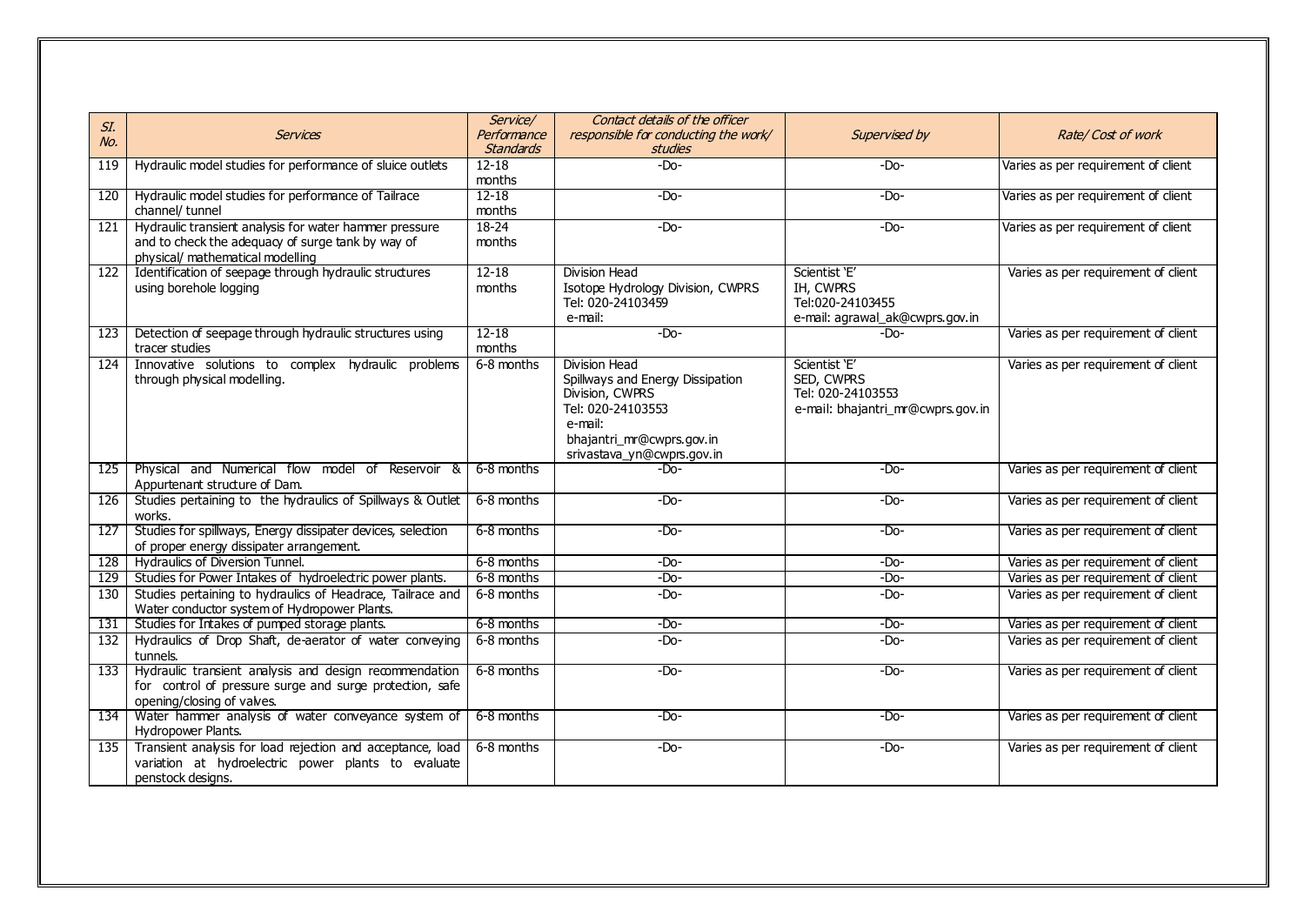| SI. |                                                                                                                                                                   | Service/                                                                  | Contact details of the officer                                                                                             |                                                                                     |                                                                                                                                                                                                                                                                                                                                                |
|-----|-------------------------------------------------------------------------------------------------------------------------------------------------------------------|---------------------------------------------------------------------------|----------------------------------------------------------------------------------------------------------------------------|-------------------------------------------------------------------------------------|------------------------------------------------------------------------------------------------------------------------------------------------------------------------------------------------------------------------------------------------------------------------------------------------------------------------------------------------|
| No. | <b>Services</b>                                                                                                                                                   | Performance<br><b>Standards</b>                                           | responsible for conducting the work/<br><b>studies</b>                                                                     | Supervised by                                                                       | Rate/Cost of work                                                                                                                                                                                                                                                                                                                              |
| 136 | Surge protection practices for design & operation of pump<br>stations and pipe lines.                                                                             | 6-8 months                                                                | $-Do-$                                                                                                                     | $-Do-$                                                                              | Varies as per requirement of client                                                                                                                                                                                                                                                                                                            |
| 137 | Hydraulics of surge tank & Penstocks.                                                                                                                             | 6-8 months                                                                | $-Do-$                                                                                                                     | $-Do-$                                                                              | Varies as per requirement of client                                                                                                                                                                                                                                                                                                            |
| 138 | Recommendation on design for large diameter water<br>transmission system.                                                                                         | 6-8 months                                                                | $-Do-$                                                                                                                     | $-Do-$                                                                              | Varies as per requirement of client                                                                                                                                                                                                                                                                                                            |
| 139 | Studies for hydraulics of high head hydraulic gates and<br>valves of water conveyance system of hydroelectric power<br>plants, spillways and outlet works of dam. | 6-8 months                                                                | $-Do-$                                                                                                                     | $-Do-$                                                                              | Varies as per requirement of client                                                                                                                                                                                                                                                                                                            |
| 140 | Regular Calibration of flowmeters and Cv/Kv test of various<br>types of valves                                                                                    | One day<br>after<br>installation<br>of test<br>element in<br>the rig      | Scientist 'D'<br>Hydraulic Machinery and Cavitation<br>Division, CWPRS<br>Tel: 020-2410 3391<br>e-mail:rah4uin@yahoo.co.in | Scientist `E'<br>HMC, CWPRS<br>Tel: 020-2410 3444<br>e- mail: patil.rg@cwprs.gov.in | For Govt clients:<br>Upto 250 mm NB- Rate @20190,<br>Above 250 mm NB to 500 mm NB,<br>Rate @ Rs. 51640/-, Above 500<br>mm NB to 1000 mm NB, Rate@ Rs.<br>$96610/-$<br>For Private clients: Upto 250 mm<br>NB- Rate@ Rs. 25230/-; Above 250<br>mm NB to 500 mm NB Rate@ Rs.<br>64540/-; Above 500 mm NB to 1000<br>mm NB, Rate@ Rs. 120760/-    |
| 141 | Regular pressure drop test of various types of Filters                                                                                                            | One day<br>after<br>installation<br>of test<br>element in<br>the rig      | $-Do-$                                                                                                                     | $-Do-$                                                                              | For Govt clients Upto 250 mm NB-<br>Rate @ Rs. 35320/-, Above 250 mm<br>NB to 500 mm NB-Rate @ Rs.<br>65750/-, Above 500 mm NB to 1000<br>mm NB-Rate @ Rs. 147560/-<br>For Private clients<br>Upto 250 mm NB-Rate @ Rs.<br>44140/-.<br>Above 250 mm NB to 500 mm NB-<br>@ Rs. 82190/-, Above 500 mm NB<br>to 1000 mm NB-Rate @ Rs.<br>184450/- |
| 142 | Periodic performance test of submersible test                                                                                                                     | One-two<br>days after<br>installation<br>of test<br>element in<br>the rig | $-Do-$                                                                                                                     | $-Do-$                                                                              | For Govt clients<br>Rating -1-75 kW @ Rs. 103325/-<br>without temp.rise, Rate @ Rs.<br>125790/- with temp.rise<br>For Private clients<br>Rating -1-75 kW @ Rs. 129160/-<br>without temp.rise, Rate @ Rs.<br>157240/- with temp.rise                                                                                                            |